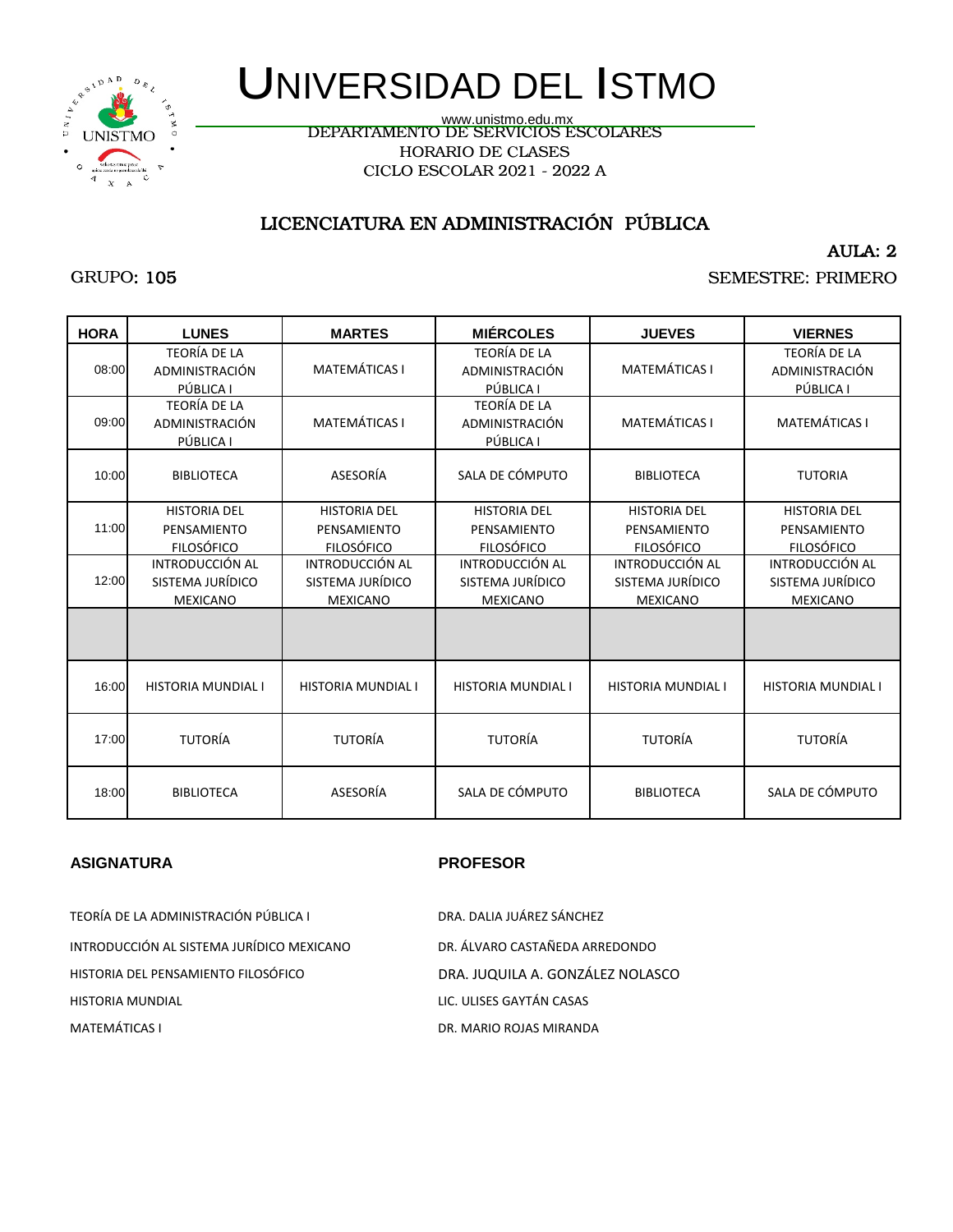

DEPARTAMENTO DE SERVICIOS ESCOLARES HORARIO DE CLASES CICLO ESCOLAR 2021 - 2022 A www.unistmo.edu.mx

## LICENCIATURA EN ADMINISTRACIÓN PÚBLICA

AULA: 6

#### GRUPO: 305

SEMESTRE: TERCERO

| <b>HORA</b> | <b>LUNES</b>               | <b>MARTES</b>              | <b>MIÉRCOLES</b>           | <b>JUEVES</b>              | <b>VIERNES</b>             |
|-------------|----------------------------|----------------------------|----------------------------|----------------------------|----------------------------|
| 08:00       | <b>BIBLIOTECA</b>          | ASESORÍA                   | SALA DE CÓMPUTO            | <b>BIBLIOTECA</b>          | <b>TUTORIA</b>             |
| 09:00       | ASESORÍA                   | SALA DE CÓMPUTO            | <b>BIBLIOTECA</b>          | SALA DE CÓMPUTO            | ASESORÍA                   |
| 10:00       | METODOLOGÍA DE LAS         | METODOLOGÍA DE LAS         | METODOLOGÍA DE LAS         | METODOLOGÍA DE LAS         | METODOLOGÍA DE LAS         |
|             | <b>CIENCIAS SOCIALES I</b> | <b>CIENCIAS SOCIALES I</b> | <b>CIENCIAS SOCIALES I</b> | <b>CIENCIAS SOCIALES I</b> | <b>CIENCIAS SOCIALES I</b> |
| 11:00       | TEORÍA Y ANÁLISIS DE LA    | TEORÍA Y ANÁLISIS DE LA    | TEORÍA Y ANÁLISIS DE LA    | TEORÍA Y ANÁLISIS DE LA    | TEORÍA Y ANÁLISIS DE LA    |
|             | ORGANIZACIÓN               | ORGANIZACIÓN               | ORGANIZACIÓN               | ORGANIZACIÓN               | ORGANIZACIÓN               |
| 12:00       | INGLÉS 1                   | INGLÉS <sub>1</sub>        | INGLÉS <sub>1</sub>        | INGLÉS 1                   | INGLÉS <sub>1</sub>        |
|             |                            |                            |                            |                            |                            |
| 16:00       | <b>DERECHO</b>             | <b>DERECHO</b>             | <b>DERECHO</b>             | <b>DERECHO</b>             | <b>DERECHO</b>             |
|             | <b>ADMINISTRATIVO</b>      | <b>ADMINISTRATIVO</b>      | <b>ADMINISTRATIVO</b>      | ADMINISTRATIVO             | ADMINISTRATIVO             |
| 17:00       | SOCIEDAD Y ESTADO DE       | SOCIEDAD Y ESTADO DE       | SOCIEDAD Y ESTADO DE       | SOCIEDAD Y ESTADO DE       | SOCIEDAD Y ESTADO DE       |
|             | MÉXICO                     | MÉXICO                     | MÉXICO                     | MÉXICO                     | MÉXICO                     |
| 18:00       | <b>TEORÍA GENERAL DEL</b>  | <b>TEORÍA GENERAL DEL</b>  | <b>TEORÍA GENERAL DEL</b>  | <b>TEORÍA GENERAL DEL</b>  | <b>TEORÍA GENERAL DEL</b>  |
|             | <b>ESTADO</b>              | <b>ESTADO</b>              | <b>ESTADO</b>              | <b>ESTADO</b>              | <b>ESTADO</b>              |

#### **ASIGNATURA PROFESOR**

TEORÍA Y ANÁLISIS DE LA ORGANIZACIÓN DR. JAIME TORRES FRAGOSO

SOCIEDAD Y ESTADO EN MÉXICO **ESTADO EN MÉXICO EN EL ENTRANDA** 

TEORÍA GENERAL DEL ESTADO DR. ÁLVARO CASTAÑEDA ARREDONDO METODOLOGÍA DE LAS CIENCIAS SOCIALES I DRA. JUQUILA A. GONZÁLEZ NOLASCO DERECHO ADMINISTRATIVO DR. JORGE MARTÍN CORDERO TORRES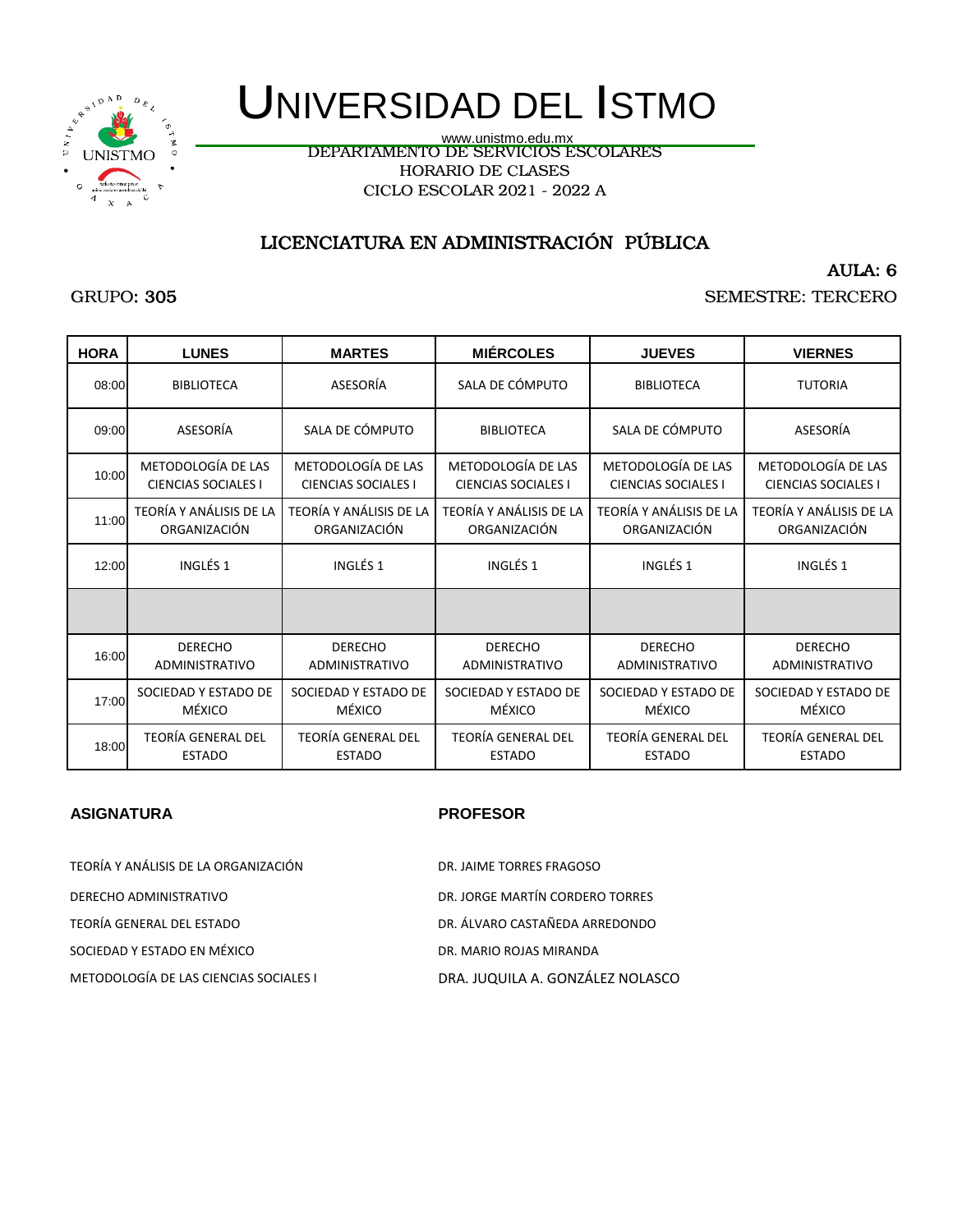

# UNIVERSIDAD DEL ISTMO

DEPARTAMENTO DE SERVICIOS ESCOLARES HORARIO DE CLASES CICLO ESCOLAR 2021 - 2022 A www.unistmo.edu.mx

## LICENCIATURA EN ADMINISTRACIÓN PÚBLICA

AULA: 5

SEMESTRE: QUINTO

| <b>HORA</b> | <b>LUNES</b>                                 | <b>MARTES</b>                                | <b>MIÉRCOLES</b>                             | <b>JUEVES</b>                                | <b>VIERNES</b>                               |
|-------------|----------------------------------------------|----------------------------------------------|----------------------------------------------|----------------------------------------------|----------------------------------------------|
| 08:00       | FINANZAS PÚBLICAS I                          | <b>BIBLIOTECA</b>                            | FINANZAS PÚBLICAS I                          | <b>BIBLIOTECA</b>                            | FINANZAS PÚBLICAS I                          |
| 09:00       | FINANZAS PÚBLICAS I                          | SALA DE CÓMPUTO                              | FINANZAS PÚBLICAS I                          | SALA DE CÓMPUTO                              | ASESORÍA                                     |
| 10:00       | <b>GERENCIA PÚBLICA</b>                      | <b>GERENCIA PÚBLICA</b>                      | <b>GERENCIA PÚBLICA</b>                      | <b>GERENCIA PÚBLICA</b>                      | GERENCIA PÚBLICA                             |
| 11:00       | MACROECONOMÍA                                | MACROECONOMÍA                                | MACROECONOMÍA                                | MACROECONOMÍA                                | MACROECONOMÍA                                |
| 12:00       | INGLÉS <sub>3</sub>                          | INGLÉS <sub>3</sub>                          | INGLÉS 3                                     | INGLÉS <sub>3</sub>                          | INGLÉS 3                                     |
|             |                                              |                                              |                                              |                                              |                                              |
| 16:00       | SISTEMA POLÍTICO<br><b>MEXICANO</b>          | SISTEMA POLÍTICO<br><b>MEXICANO</b>          | SISTEMA POLÍTICO<br><b>MEXICANO</b>          | SISTEMA POLÍTICO<br><b>MEXICANO</b>          | SISTEMA POLÍTICO<br><b>MEXICANO</b>          |
| 17:00       | <b>GOBIERNO Y ASUNTOS</b><br><b>PÚBLICOS</b> | <b>GOBIERNO Y ASUNTOS</b><br><b>PÚBLICOS</b> | <b>GOBIERNO Y ASUNTOS</b><br><b>PÚBLICOS</b> | <b>GOBIERNO Y ASUNTOS</b><br><b>PÚBLICOS</b> | <b>GOBIERNO Y ASUNTOS</b><br><b>PÚBLICOS</b> |
| 18:00       | <b>BIBLIOTECA</b>                            | SALA DE CÓMPUTO                              | ASESORÍA                                     | <b>TUTORIA</b>                               | <b>BIBLIOTECA</b>                            |

#### **ASIGNATURA PROFESOR**

SISTEMA POLÍTICO MEXICANO DE SOLO DE DE DE MARIO ROJAS MIRANDA FINANZAS PÚBLICAS I DR. MARIO ROJAS MIRANDA MACROECONOMÍA LIC. ULISES GAYTÁN CASAS GERENCIA PÚBLICA DE EN ENTRE EN ENGLACIA DE LA DR. JAIME TORRES FRAGOSO

GOBIERNO Y ASUNTOS PÚBLICOS DE EN ENSEGIA ARREDONDO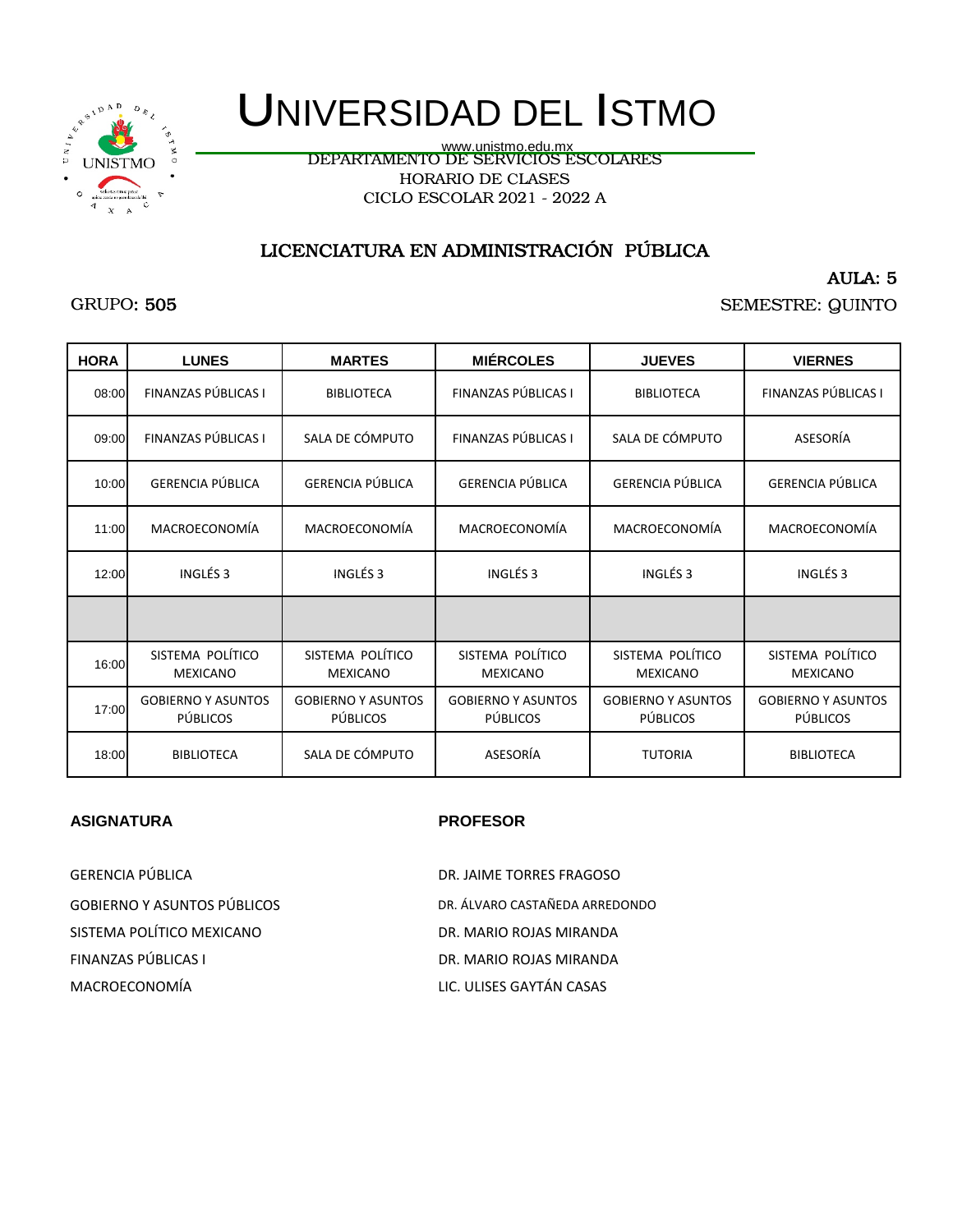

# UNIVERSIDAD DEL ISTMO

DEPARTAMENTO DE SERVICIOS ESCOLARES HORARIO DE CLASES CICLO ESCOLAR 2021 - 2022 A www.unistmo.edu.mx

## LICENCIATURA EN ADMINISTRACIÓN PÚBLICA

AULA: 3

SEMESTRE: SÉPTIMO

| <b>HORA</b> | <b>LUNES</b>                                          | <b>MARTES</b>                                         | <b>MIÉRCOLES</b>                                      | <b>JUEVES</b>                                         | <b>VIERNES</b>                                        |
|-------------|-------------------------------------------------------|-------------------------------------------------------|-------------------------------------------------------|-------------------------------------------------------|-------------------------------------------------------|
| 08:00       | <b>GERENCIA SOCIAL</b>                                | <b>GESTIÓN DE RECURSOS</b><br><b>HUMANOS</b>          | <b>GERENCIA SOCIAL</b>                                | <b>GESTIÓN DE RECURSOS</b><br><b>HUMANOS</b>          | <b>GERENCIA SOCIAL</b>                                |
| 09:00       | <b>GERENCIA SOCIAL</b>                                | <b>GESTIÓN DE RECURSOS</b><br><b>HUMANOS</b>          | <b>GERENCIA SOCIAL</b>                                | <b>GESTIÓN DE RECURSOS</b><br><b>HUMANOS</b>          | <b>GESTIÓN DE RECURSOS</b><br><b>HUMANOS</b>          |
| 10:00       | POLÍTICAS PÚBLICAS II                                 | SISTEMAS DE AUDITORIA<br><b>GUBERNAMENTAL</b>         | POLÍTICAS PÚBLICAS II                                 | SISTEMAS DE AUDITORIA<br><b>GUBERNAMENTAL</b>         | POLÍTICAS PÚBLICAS II                                 |
| 11:00       | POLÍTICAS PÚBLICAS II                                 | SISTEMAS DE AUDITORIA<br><b>GUBERNAMENTAL</b>         | POLÍTICAS PÚBLICAS II                                 | SISTEMAS DE AUDITORIA<br><b>GUBERNAMENTAL</b>         | SISTEMAS DE AUDITORIA<br><b>GUBERNAMENTAL</b>         |
| 12:00       | INGLÉS <sub>3</sub>                                   | INGLÉS <sub>3</sub>                                   | INGLÉS <sub>3</sub>                                   | INGLÉS <sub>3</sub>                                   | INGLÉS 3                                              |
|             |                                                       |                                                       |                                                       |                                                       |                                                       |
| 16:00       | <b>BIBLIOTECA</b>                                     | SALA DE CÓMPUTO                                       | ASESORÍA                                              | <b>TUTORIA</b>                                        | <b>BIBLIOTECA</b>                                     |
| 17:00       | PROCESOS DE GOBIERNO<br>EN MÉXICO (ÁMBITO<br>FEDERAL) | PROCESOS DE GOBIERNO<br>EN MÉXICO (ÁMBITO<br>FEDERAL) | PROCESOS DE GOBIERNO<br>EN MÉXICO (ÁMBITO<br>FEDERAL) | PROCESOS DE GOBIERNO<br>EN MÉXICO (ÁMBITO<br>FEDERAL) | PROCESOS DE GOBIERNO<br>EN MÉXICO (ÁMBITO<br>FEDERAL) |
| 18:00       | INGLÉS <sub>5</sub>                                   | INGLÉS 5                                              | INGLÉS <sub>5</sub>                                   | INGLÉS <sub>5</sub>                                   | INGLÉS <sub>5</sub>                                   |

#### **ASIGNATURA PROFESOR**

SISTEMAS DE AUDITORIA GUBERNAMENTAL DR. MARIO ROJAS MIRANDA PROCESOS DE GOBIERNO EN MÉXICO (ÁMBITO FEDERAL) DR. JORGE MARTÍN CORDERO TORRES GERENCIA SOCIAL DR. JAIME TORRES FRAGOSO GESTIÓN DE RECURSOS HUMANOS DR. ÁLVARO CASTAÑEDA ARREDONDO POLÍTICAS PÚBLICAS II DRES EN ENTRAÎTION DE LORGE MARTÍN CORDERO TORRES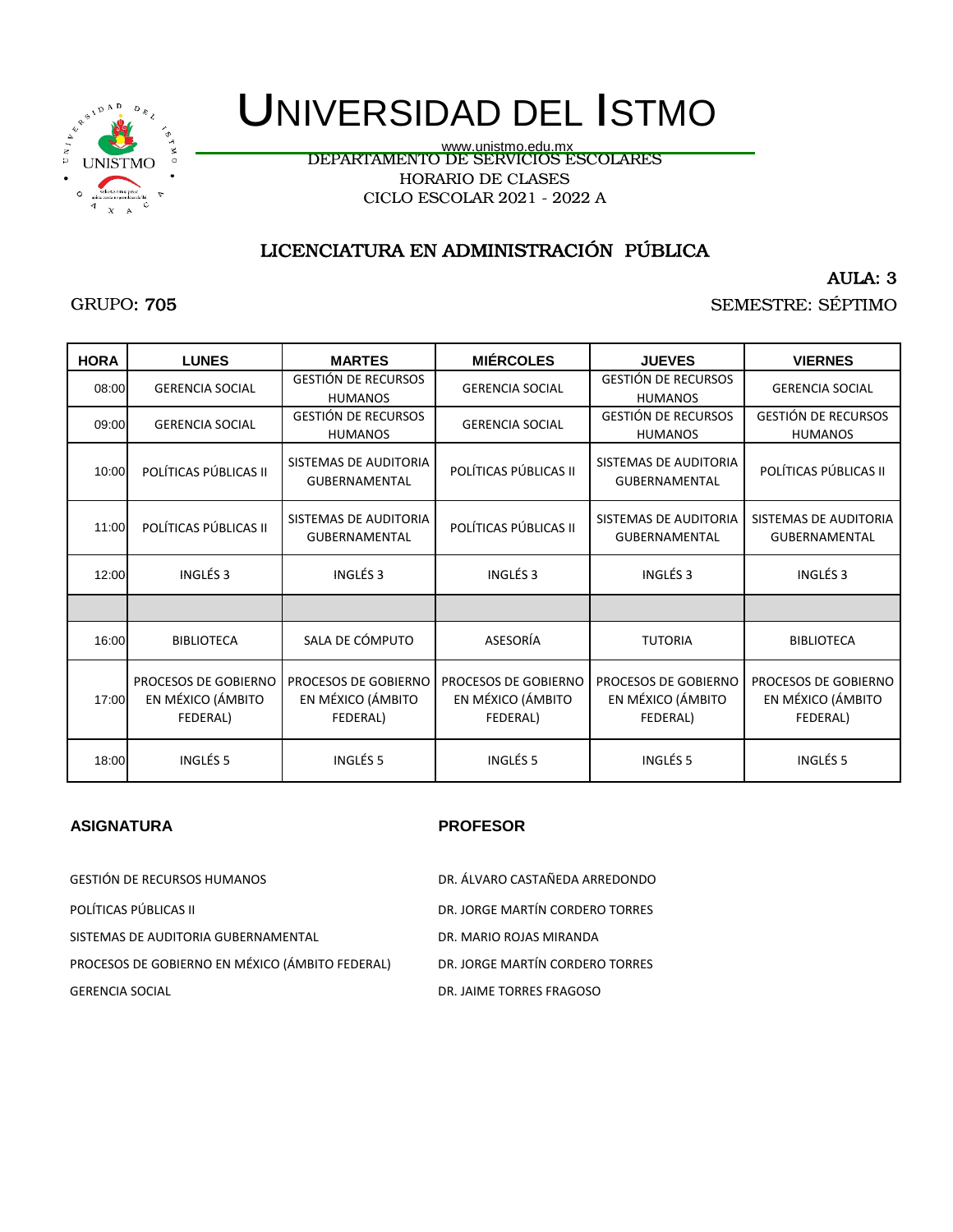

# UNIVERSIDAD DEL ISTMO

DEPARTAMENTO DE SERVICIOS ESCOLARES HORARIO DE CLASES CICLO ESCOLAR 2021 - 2022 A www.unistmo.edu.mx

# LICENCIATURA EN ADMINISTRACIÓN PÚBLICA

AULA: 4

SEMESTRE: NOVENO

| <b>HORA</b> | <b>LUNES</b>                                            | <b>MARTES</b>                                        | <b>MIÉRCOLES</b>                                        | <b>JUEVES</b>                                        | <b>VIERNES</b>                                          |
|-------------|---------------------------------------------------------|------------------------------------------------------|---------------------------------------------------------|------------------------------------------------------|---------------------------------------------------------|
| 08:00       | PROCESOS DE GOBIERNO<br>EN MÉXICO (ÁMBITO<br>MUNICIPAL) | ÉTICA Y RENDICIÓN DE<br><b>CUENTAS PÚBLICAS</b>      | PROCESOS DE GOBIERNO<br>EN MÉXICO (ÁMBITO<br>MUNICIPAL) | ÉTICA Y RENDICIÓN DE<br><b>CUENTAS PÚBLICAS</b>      | PROCESOS DE GOBIERNO<br>EN MÉXICO (ÁMBITO<br>MUNICIPAL) |
| 09:00       | PROCESOS DE GOBIERNO<br>EN MÉXICO (ÁMBITO<br>MUNICIPAL) | ÉTICA Y RENDICIÓN DE<br><b>CUENTAS PÚBLICAS</b>      | PROCESOS DE GOBIERNO<br>EN MÉXICO (ÁMBITO<br>MUNICIPAL) | ÉTICA Y RENDICIÓN DE<br><b>CUENTAS PÚBLICAS</b>      | ÉTICA Y RENDICIÓN DE<br><b>CUENTAS PÚBLICAS</b>         |
| 10:00       | <b>BIBLIOTECA</b>                                       | ASESORÍA                                             | SALA DE CÓMPUTO                                         | <b>BIBLIOTECA</b>                                    | <b>TUTORIA</b>                                          |
| 11:00       | SEMINARIO DE TESIS I                                    | SEMINARIO DE TESIS I                                 | <b>SEMINARIO DE TESIS I</b>                             | SEMINARIO DE TESIS I                                 | <b>SEMINARIO DE TESIS I</b>                             |
| 12:00       | INGLÉS <sub>3</sub>                                     | INGLÉS <sub>3</sub>                                  | INGLÉS <sub>3</sub>                                     | INGLÉS <sub>3</sub>                                  | INGLÉS <sub>3</sub>                                     |
|             |                                                         |                                                      |                                                         |                                                      |                                                         |
| 16:00       | <b>GESTIÓN Y</b><br>ADMINISTRACIÓN<br><b>URBANAS</b>    | <b>GESTIÓN Y</b><br>ADMINISTRACIÓN<br><b>URBANAS</b> | <b>GESTIÓN Y</b><br>ADMINISTRACIÓN<br><b>URBANAS</b>    | <b>GESTIÓN Y</b><br>ADMINISTRACIÓN<br><b>URBANAS</b> | <b>GESTIÓN Y</b><br>ADMINISTRACIÓN<br><b>URBANAS</b>    |
| 17:00       | PLANEACIÓN<br><b>ESTRATÉGICA</b>                        | PLANEACIÓN<br><b>ESTRATÉGICA</b>                     | PLANEACIÓN<br><b>ESTRATÉGICA</b>                        | PLANEACIÓN<br><b>ESTRATÉGICA</b>                     | PLANEACIÓN<br><b>ESTRATÉGICA</b>                        |
| 18:00       | INGLÉS <sub>5</sub>                                     | INGLÉS <sub>5</sub>                                  | INGLÉS <sub>5</sub>                                     | INGLÉS <sub>5</sub>                                  | INGLÉS <sub>5</sub>                                     |

| ÉTICA Y RENDICIÓN DE CUENTAS PÚBLICAS             | DR. JAIME TORRES FRAGOSO        |
|---------------------------------------------------|---------------------------------|
| PLANEACIÓN ESTRATÉGICA                            | DR. JAIME TORRES FRAGOSO        |
| GESTIÓN Y ADMINISTRACIÓN URBANAS                  | DRA. DALIA JUÁREZ SÁNCHEZ       |
| PROCESOS DE GOBIERNO EN MÉXICO (ÁMBITO MUNICIPAL) | DR. JORGE MARTÍN CORDERO TORRES |
| SEMINARIO DE TESIS I                              | DR. ÁLVARO CASTAÑEDA ARREDONDO  |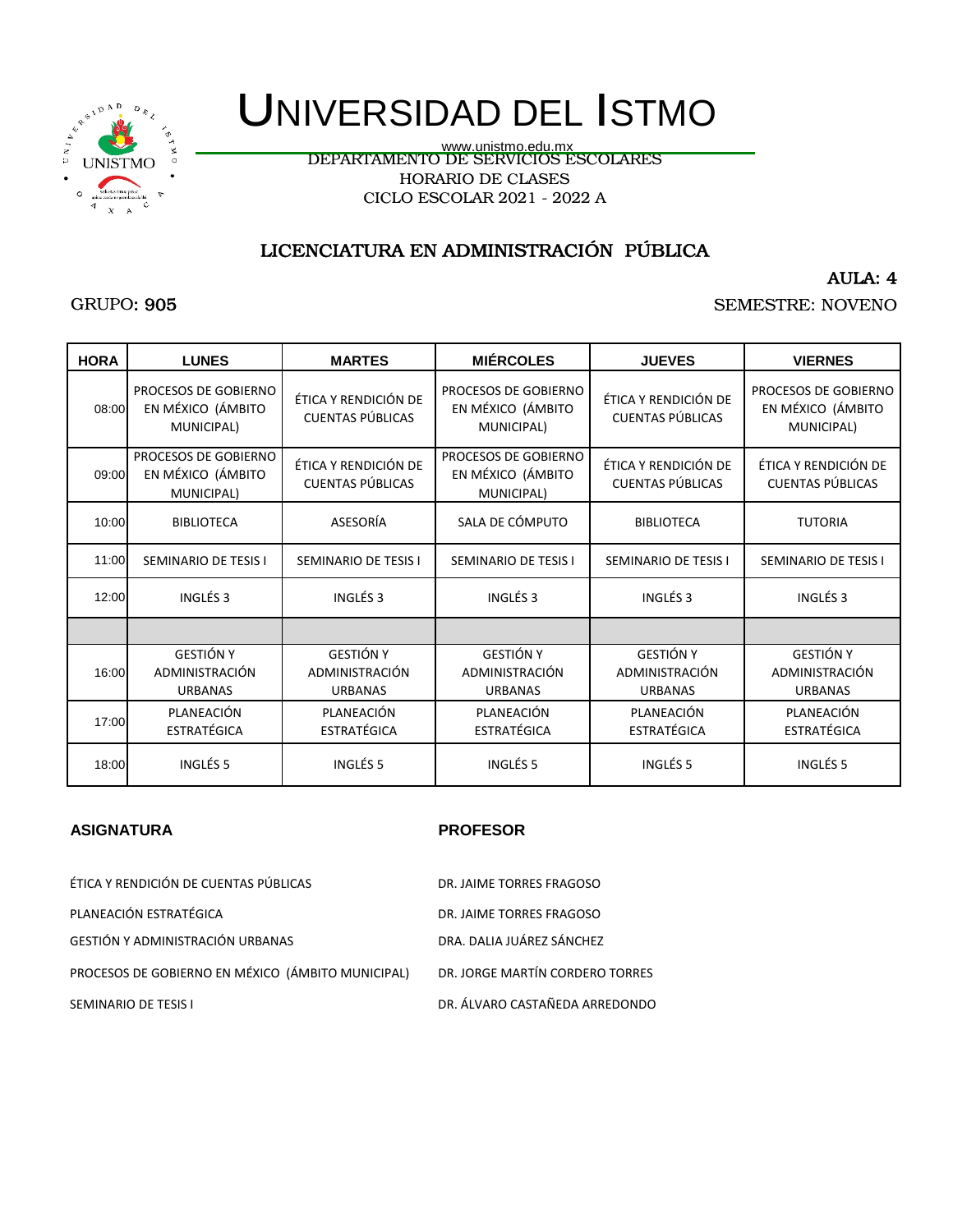

GRUPO: 106-A

# UNIVERSIDAD DEL ISTMO

www.unistmo.edu.mx<br>DEPARTAMENTO DE SERVICIOS ESCOLARES

HORARIO DE CLASES

CICLO ESCOLAR 2021 - 2022 A

## LICENCIATURA EN CIENCIAS EMPRESARIALES

### AULA: 10

SEMESTRE: PRIMERO

| <b>HORA</b> | <b>LUNES</b>                                            | <b>MARTES</b>                                                                           | <b>MIÉRCOLES</b>                                                                                | <b>JUEVES</b>                                                   | <b>VIERNES</b>                                           |
|-------------|---------------------------------------------------------|-----------------------------------------------------------------------------------------|-------------------------------------------------------------------------------------------------|-----------------------------------------------------------------|----------------------------------------------------------|
| 08:00       | <b>HISTORIA DEL</b><br>PENSAMIENTO<br><b>FILOSÓFICO</b> | INTRODUCCIÓN A LA<br>CONTABILIDAD                                                       | <b>HISTORIA DEL</b><br>PENSAMIENTO<br><b>FILOSÓFICO</b>                                         | INTRODUCCIÓN A LA<br>CONTABILIDAD                               | INTRODUCCIÓN A LA<br>CONTABILIDAD                        |
| 09:00       | <b>HISTORIA DEL</b><br>PENSAMIENTO<br><b>FILOSÓFICO</b> | INTRODUCCIÓN A LA<br>CONTABILIDAD                                                       | <b>HISTORIA DEL</b><br>PENSAMIENTO<br><b>FILOSÓFICO</b>                                         | INTRODUCCIÓN A LA<br>CONTABILIDAD                               | <b>HISTORIA DEL</b><br>PENSAMIENTO<br><b>FILOSÓFICO</b>  |
| 10:00       | <b>TUTORIA</b>                                          | <b>BIBLIOTECA</b>                                                                       | ASESORÍA                                                                                        | <b>BIBLIOTECA</b>                                               | SALA DE COMPUTO                                          |
| 11:00       | <b>INFORMÁTICA</b><br>EMPRESARIAL                       | INTRODUCCIÓN A LAS<br><b>CIENCIAS</b><br><b>ADMINISTRATIVAS</b>                         | <b>INFORMÁTICA</b><br>EMPRESARIAL                                                               | INTRODUCCIÓN A LAS<br><b>CIENCIAS</b><br>ADMINISTRATIVAS        | INTRODUCCIÓN A LAS<br><b>CIENCIAS</b><br>ADMINISTRATIVAS |
| 12:00       | <b>INFORMÁTICA</b><br><b>EMPRESARIAL</b>                | INTRODUCCIÓN A LAS<br><b>CIENCIAS</b><br><b>ADMINISTRATIVAS</b>                         | <b>INFORMÁTICA</b><br><b>EMPRESARIAL</b>                                                        | INTRODUCCIÓN A LAS<br><b>CIENCIAS</b><br><b>ADMINISTRATIVAS</b> | <b>INFORMÁTICA</b><br><b>EMPRESARIAL</b>                 |
|             |                                                         |                                                                                         |                                                                                                 |                                                                 |                                                          |
| 16:00       | <b>MATEMÁTICAS PARA</b>                                 | <b>MATEMÁTICAS PARA</b>                                                                 | <b>MATEMÁTICAS PARA</b><br>CIENCIAS EMPRESARIALES CIENCIAS EMPRESARIALES CIENCIAS EMPRESARIALES | <b>TUTORIA</b>                                                  | ASESORÍA                                                 |
| 17:00       | <b>MATEMÁTICAS PARA</b><br>16:00-17:30                  | <b>MATEMÁTICAS PARA</b><br>CIENCIAS EMPRESARIALES CIENCIAS EMPRESARIALES<br>16:00-17:30 | <b>MATEMÁTICAS PARA</b><br><b>CIENCIAS EMPRESARIALES</b>                                        | <b>SALA DE COMPUTO</b>                                          | <b>BIBLIOTECA</b>                                        |
| 18:00       | <b>INGLÉS</b>                                           | INGLÉS                                                                                  | INGLÉS                                                                                          | <b>INGLES</b>                                                   | <b>INGLES</b>                                            |

#### **ASIGNATURA PROFESOR**

| MATEMÁTICAS PARA CIENCIAS EMPRESARIALES     | DRA. ADRIANA LÓPEZ GARCÍA         |
|---------------------------------------------|-----------------------------------|
| INFORMÁTICA EMPRESARIAL                     | DRA. MARIA SOLEDAD RAMIREZ FLORES |
| INTRODUCCIÓN A LA CONTABILIDAD              | DRA. ARACELI HERNÁNDEZ JIMENEZ    |
| INTRODUCCIÓN A LAS CIENCIAS ADMINISTRATIVAS | M.E. GEORGINA UTRERA GARRIDO      |
| HISTORIA DEL PENSAMIENTO FILOSÓFICO         | LIC. GERARDO RAFAEL ALFARO CRUZ   |

INGLÉS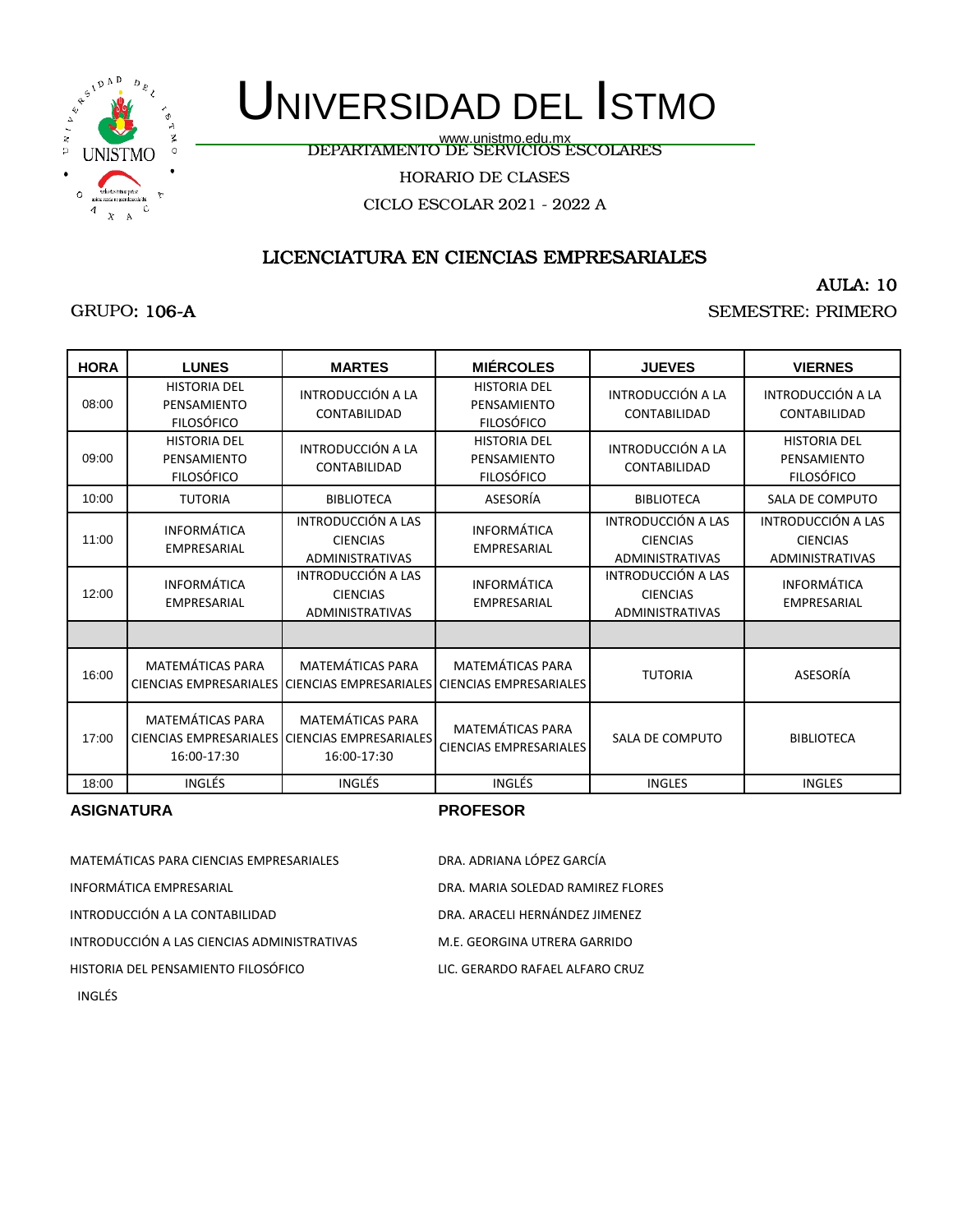

DEPARTAMENTO DE SERVICIOS ESCOLARES www.unistmo.edu.mx

HORARIO DE CLASES

CICLO ESCOLAR 2021 - 2022 A

### LICENCIATURA EN CIENCIAS EMPRESARIALES

AULA: 11

### GRUPO: 106-B

SEMESTRE: PRIMERO

| <b>HORA</b> | <b>LUNES</b>                                             | <b>MARTES</b>                            | <b>MIÉRCOLES</b>                                         | <b>JUEVES</b>                            | <b>VIERNES</b>                                           |
|-------------|----------------------------------------------------------|------------------------------------------|----------------------------------------------------------|------------------------------------------|----------------------------------------------------------|
|             | INTRODUCCIÓN A LAS                                       | <b>HISTORIA DEL</b>                      | INTRODUCCIÓN A LAS                                       | <b>HISTORIA DEL</b>                      | <b>HISTORIA DEL</b>                                      |
| 08:00       | <b>CIENCIAS</b>                                          | PENSAMIENTO                              | <b>CIENCIAS</b>                                          | PENSAMIENTO                              | PENSAMIENTO                                              |
|             | ADMINISTRATIVAS                                          | <b>FILOSÓFICO</b>                        | <b>ADMINISTRATIVAS</b>                                   | <b>FILOSÓFICO</b>                        | <b>FILOSÓFICO</b>                                        |
|             | INTRODUCCIÓN A LAS                                       | <b>HISTORIA DEL</b>                      | INTRODUCCIÓN A LAS                                       | <b>HISTORIA DEL</b>                      | INTRODUCCIÓN A LAS                                       |
| 09:00       | <b>CIENCIAS</b>                                          | PENSAMIENTO                              | <b>CIENCIAS</b>                                          | PENSAMIENTO                              | <b>CIENCIAS</b>                                          |
|             | ADMINISTRATIVAS                                          | <b>FILOSÓFICO</b>                        | <b>ADMINISTRATIVAS</b>                                   | <b>FILOSÓFICO</b>                        | <b>ADMINISTRATIVAS</b>                                   |
| 10:00       | <b>TUTORIA</b>                                           | <b>BIBLIOTECA</b>                        | ASESORÍA                                                 | <b>BIBLIOTECA</b>                        | SALA DE COMPUTO                                          |
| 11:00       | <b>MATEMÁTICAS PARA</b><br><b>CIENCIAS EMPRESARIALES</b> | INTRODUCCIÓN A LA<br><b>CONTABILIDAD</b> | <b>MATEMÁTICAS PARA</b><br><b>CIENCIAS EMPRESARIALES</b> | INTRODUCCIÓN A LA<br><b>CONTABILIDAD</b> | <b>MATEMÁTICAS PARA</b><br><b>CIENCIAS EMPRESARIALES</b> |
| 12:00       | <b>MATEMÁTICAS PARA</b><br><b>CIENCIAS EMPRESARIALES</b> | INTRODUCCIÓN A LA<br><b>CONTABILIDAD</b> | <b>MATEMÁTICAS PARA</b><br>CIENCIAS EMPRESARIALES        | INTRODUCCIÓN A LA<br><b>CONTABILIDAD</b> | INTRODUCCIÓN A LA<br>CONTABILIDAD                        |
|             |                                                          |                                          |                                                          |                                          |                                                          |
| 16:00       | <b>INFORMÁTICA</b>                                       | <b>INFORMÁTICA</b>                       | ASESORÍA                                                 | <b>INFORMÁTICA</b>                       | ASESORÍA                                                 |
|             | EMPRESARIAL                                              | <b>EMPRESARIAL</b>                       |                                                          | EMPRESARIAL                              |                                                          |
|             | <b>INFORMÁTICA</b>                                       | INFORMÁTICA                              |                                                          | INFORMÁTICA                              |                                                          |
| 17:00       | <b>EMPRESARIAL</b>                                       | <b>EMPRESARIAL</b>                       | <b>BIBLIOTECA</b>                                        | EMPRESARIAL                              | <b>BIBLIOTECA</b>                                        |
|             |                                                          | 16:00-17:30                              |                                                          | 16:00-17:30                              |                                                          |
| 18:00       | INGLÉS                                                   | INGLÉS                                   | <b>INGLÉS</b>                                            | <b>INGLES</b>                            | <b>INGLES</b>                                            |

| MATEMÁTICAS PARA CIENCIAS EMPRESARIALES     | DRA. ADRIANA LÓPEZ GARCÍA         |
|---------------------------------------------|-----------------------------------|
| INFORMÁTICA EMPRESARIAL                     | DRA. MARIA SOLEDAD RAMIREZ FLORES |
| INTRODUCCIÓN A LA CONTABILIDAD              | DRA. ARACELI HERNÁNDEZ JIMENEZ    |
| INTRODUCCIÓN A LAS CIENCIAS ADMINISTRATIVAS | M.E. GEORGINA UTRERA GARRIDO      |
| HISTORIA DEL PENSAMIENTO FILOSÓFICO         | LIC. GERARDO RAFAEL ALFARO CRUZ   |
| INGLÉS                                      |                                   |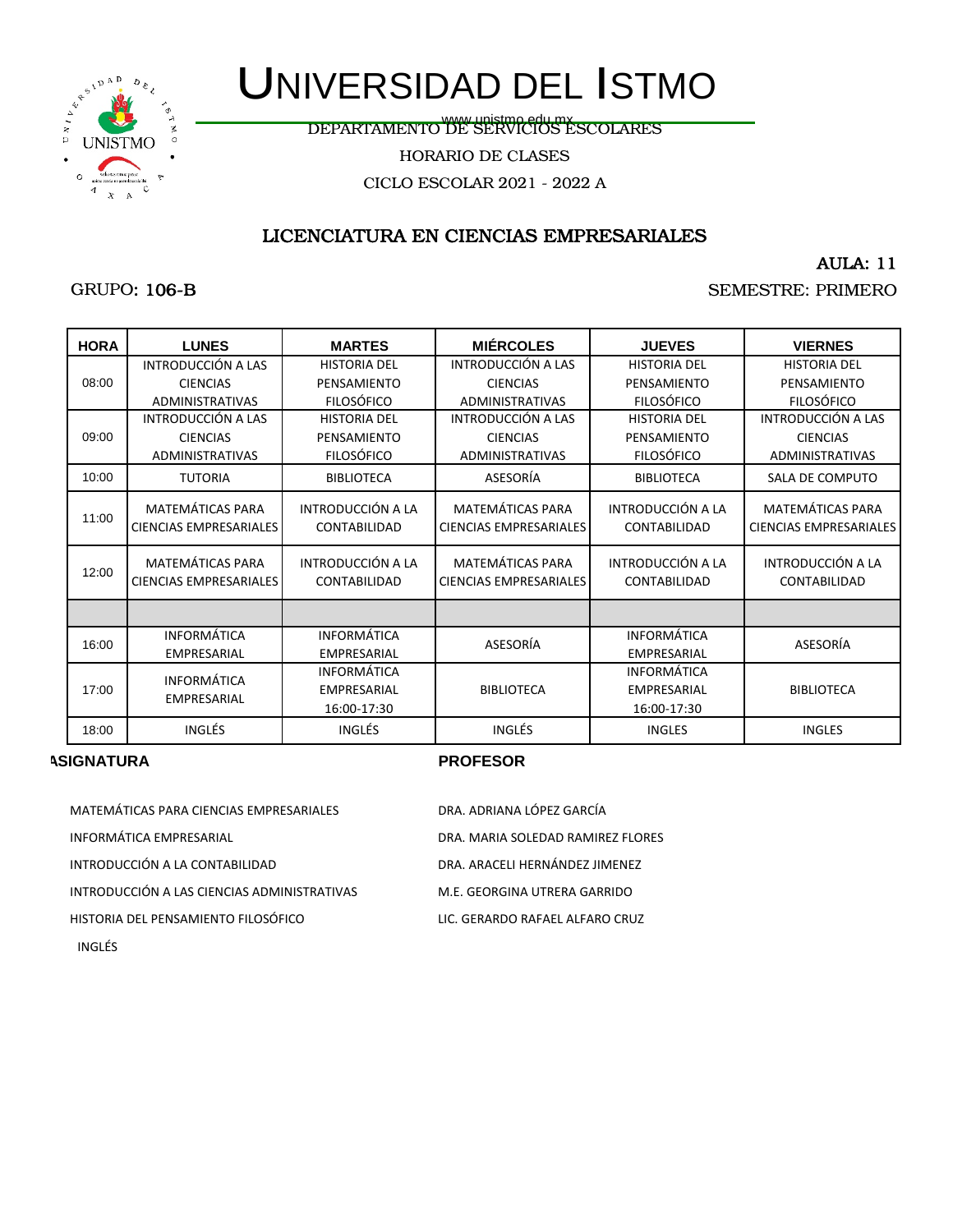

# UNIVERSIDAD DEL ISTMO

www.unistmo.edu.mx<br>DEPARTAMENTO DE SERVICIOS ESCOLARES

HORARIO DE CLASES

CICLO ESCOLAR 2021 - 2022 A

### LICENCIATURA EN CIENCIAS EMPRESARIALES

AULA: 17

SEMESTRE: TERCERO

| <b>HORA</b> | <b>LUNES</b>                                                   | <b>MARTES</b>                                     | <b>MIÉRCOLES</b>                                | <b>JUEVES</b>                                     | <b>VIERNES</b>                                                 |
|-------------|----------------------------------------------------------------|---------------------------------------------------|-------------------------------------------------|---------------------------------------------------|----------------------------------------------------------------|
| 08:00       | <b>DERECHO MERCANTIL</b>                                       | ADMINISTRACIÓN DE<br><b>COMPRAS E INVENTARIOS</b> | <b>DERECHO MERCANTIL</b>                        | ADMINISTRACIÓN DE<br><b>COMPRAS E INVENTARIOS</b> | ADMINISTRACIÓN DE<br><b>COMPRAS E INVENTARIOS</b>              |
| 09:00       | <b>DERECHO MERCANTIL</b>                                       | ADMINISTRACIÓN DE<br><b>COMPRAS E INVENTARIOS</b> | <b>DERECHO MERCANTIL</b>                        | ADMINISTRACIÓN DE<br><b>COMPRAS E INVENTARIOS</b> | <b>DERECHO MERCANTIL</b>                                       |
| 10:00       | INGLÉS <sub>2</sub>                                            | INGLÉS <sub>2</sub>                               | INGLÉS <sub>2</sub>                             | INGLÉS <sub>2</sub>                               | INGLÉS <sub>2</sub>                                            |
| 11:00       | ADMINISTRACIÓN DE<br><b>RECURSOS HUMANOS II</b>                | ESTADÍSTICA INFERENCIAL                           | ADMINISTRACIÓN DE<br><b>RECURSOS HUMANOS II</b> | ESTADÍSTICA INFERENCIAL                           | ADMINISTRACIÓN DE<br><b>RECURSOS HUMANOS II</b>                |
| 12:00       | ADMINISTRACIÓN DE<br><b>RECURSOS HUMANOS II</b><br>11:30-13:00 | ESTADÍSTICA INFERENCIAL<br>11:30-13:00            | ADMINISTRACIÓN DE<br><b>RECURSOS HUMANOS II</b> | ESTADÍSTICA INFERENCIAL<br>11:30-13:00            | ADMINISTRACIÓN DE<br><b>RECURSOS HUMANOS II</b><br>11:30-13:00 |
|             |                                                                |                                                   |                                                 |                                                   |                                                                |
| 16:00       | <b>CONTABILIDAD DE</b><br>COSTOS                               | <b>CONTABILIDAD DE</b><br>COSTOS                  | ESTADÍSTICA INFERENCIAL                         | <b>CONTABILIDAD DE</b><br>COSTOS                  | SALA DE COMPUTO                                                |
| 17:00       | <b>CONTABILIDAD DE</b><br>COSTOS                               | <b>CONTABILIDAD DE</b><br><b>COSTOS</b><br>17:30  | 16:00- ESTADÍSTICA INFERENCIAL COSTOS           | <b>CONTABILIDAD DE</b><br>$16:00 -$<br>17:30      | SALA DE COMPUTO                                                |
| 18:00       | INGLÉS <sub>1</sub>                                            | INGLÉS <sub>1</sub>                               | INGLÉS <sub>1</sub>                             | INGLÉS <sub>1</sub>                               | INGLÉS <sub>1</sub>                                            |

| DERECHO MERCANTIL                       | <b>M.D VICTOR MATUS FUENTES</b> |
|-----------------------------------------|---------------------------------|
| CONTABILIDAD DE COSTOS                  | M.A. MARIA SANCHEZ ZARATE       |
| ESTADÍSTICA INFERENCIAL                 | DR. ANTONIO SALAZAR CAMPOS      |
| ADMINISTRACIÓN DE COMPRAS E INVENTARIOS | DR. FELIPE DE JESÚS CRUZ CELIS  |
| ADMINISTRACIÓN DE RECURSOS HUMANOS II.  | DR. ARCADIO GONZÁLEZ SAMANIEGO  |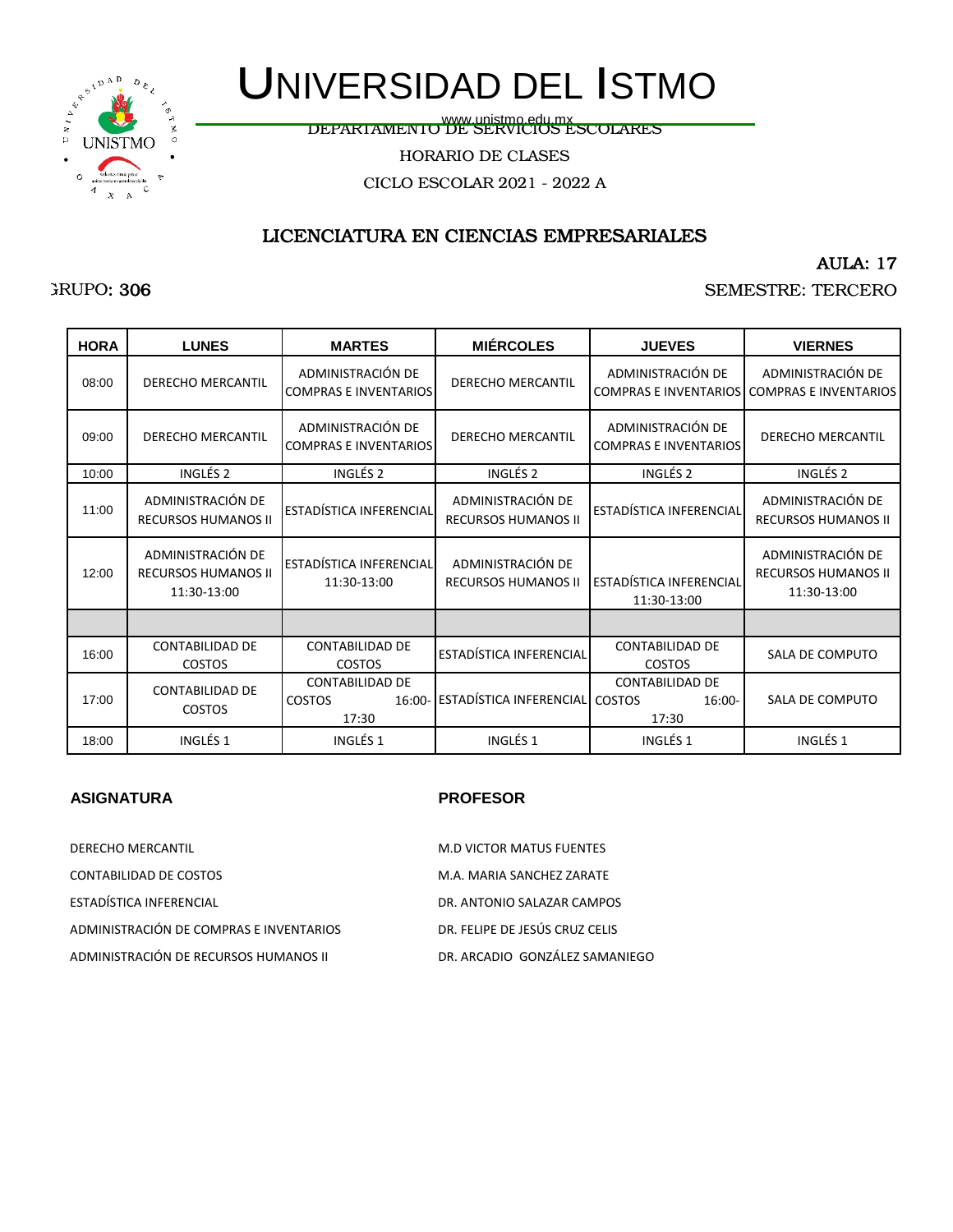

# UNIVERSIDAD DEL ISTMO

www.unistmo.edu.mx<br>DEPARTAMENTO DE SERVICIOS ESCOLARES

HORARIO DE CLASES

CICLO ESCOLAR 2021 - 2022 A

### LICENCIATURA EN CIENCIAS EMPRESARIALES

#### AULA: 21

### SEMESTRE: QUINTO

| <b>HORA</b> | <b>LUNES</b>                                 | <b>MARTES</b>             | <b>MIÉRCOLES</b>                               | <b>JUEVES</b>                             | <b>VIERNES</b>                               |
|-------------|----------------------------------------------|---------------------------|------------------------------------------------|-------------------------------------------|----------------------------------------------|
| 08:00       | TALLER DE METODOLOGÍA<br>DE LA INVESTIGACIÓN | MACROECONOMÍA             | ADMINISTRACIÓN DE<br><b>SUELDOS Y SALARIOS</b> | MACROECONOMÍA                             | MACROECONOMÍA                                |
| 09:00       | TALLER DE METODOLOGÍA<br>DE LA INVESTIGACIÓN | MACROECONOMÍA             | ADMINISTRACIÓN DE<br><b>SUELDOS Y SALARIOS</b> | MACROECONOMÍA                             | TALLER DE METODOLOGÍA<br>DE LA INVESTIGACIÓN |
| 10:00       | INGLÉS 2, 3                                  | INGLÉS 2, 3               | INGLÉS 2, 3                                    | INGLÉS 2, 3                               | INGLÉS 2, 3                                  |
| 11:00       | <b>FINANZAS</b>                              | ADMINISTRACIÓN DE         | <b>FINANZAS</b>                                | ADMINISTRACIÓN DE                         | DERECHO FISCAL                               |
|             | <b>EMPRESARIALES I</b>                       | <b>SUELDOS Y SALARIOS</b> | <b>EMPRESARIALES I</b>                         | <b>SUELDOS Y SALARIOS</b>                 |                                              |
|             | <b>FINANZAS</b>                              | ADMINISTRACIÓN DE         | <b>FINANZAS</b>                                | ADMINISTRACIÓN DE                         |                                              |
| 12:00       | <b>EMPRESARIALES I</b>                       | <b>SUELDOS Y SALARIOS</b> | <b>EMPRESARIALES I</b>                         | <b>SUELDOS Y SALARIOS</b>                 | <b>BIBLIOTECA</b>                            |
|             | 11:30-13:00                                  | 11:30-13:00               | 11:30-13:00                                    | 11:30-13:00                               |                                              |
|             |                                              |                           |                                                |                                           |                                              |
| 16:00       | <b>DERECHO FISCAL</b>                        | DERECHO FISCAL            | TALLER DE METODOLOGÍA<br>DE LA INVESTIGACIÓN   | <b>FINANZAS</b><br><b>EMPRESARIALES I</b> | ASESORÍA                                     |
| 17:00       | <b>DERECHO FISCAL</b>                        | DERECHO FISCAL            | TALLER DE METODOLOGÍA<br>DE LA INVESTIGACIÓN   | <b>FINANZAS</b><br><b>EMPRESARIALES I</b> | <b>BIBLIOTECA</b>                            |
| 18:00       | INGLÉS <sub>1</sub>                          | INGLÉS <sub>1</sub>       | INGLÉS <sub>1</sub>                            | INGLÉS <sub>1</sub>                       | INGLÉS <sub>1</sub>                          |

| ADMINISTRACIÓN DE SUELDOS Y SALARIOS      | M.A. MARIA SANCHEZ ZARATE      |
|-------------------------------------------|--------------------------------|
| <b>FINANZAS EMPRESARIALES I</b>           | DRA. ARACELI HERNÁNDEZ JIMÉNEZ |
| MACROECONOMÍA                             | DRA. LILIÁN HERNÁNDEZ NOLASCO  |
| <b>DERECHO FISCAL</b>                     | M.D. VÍCTOR MATUS FUENTES      |
| TALLER DE METODOLOGÍA DE LA INVESTIGACIÓN | DRA MA. SOLEDAD RAMIREZ FLORES |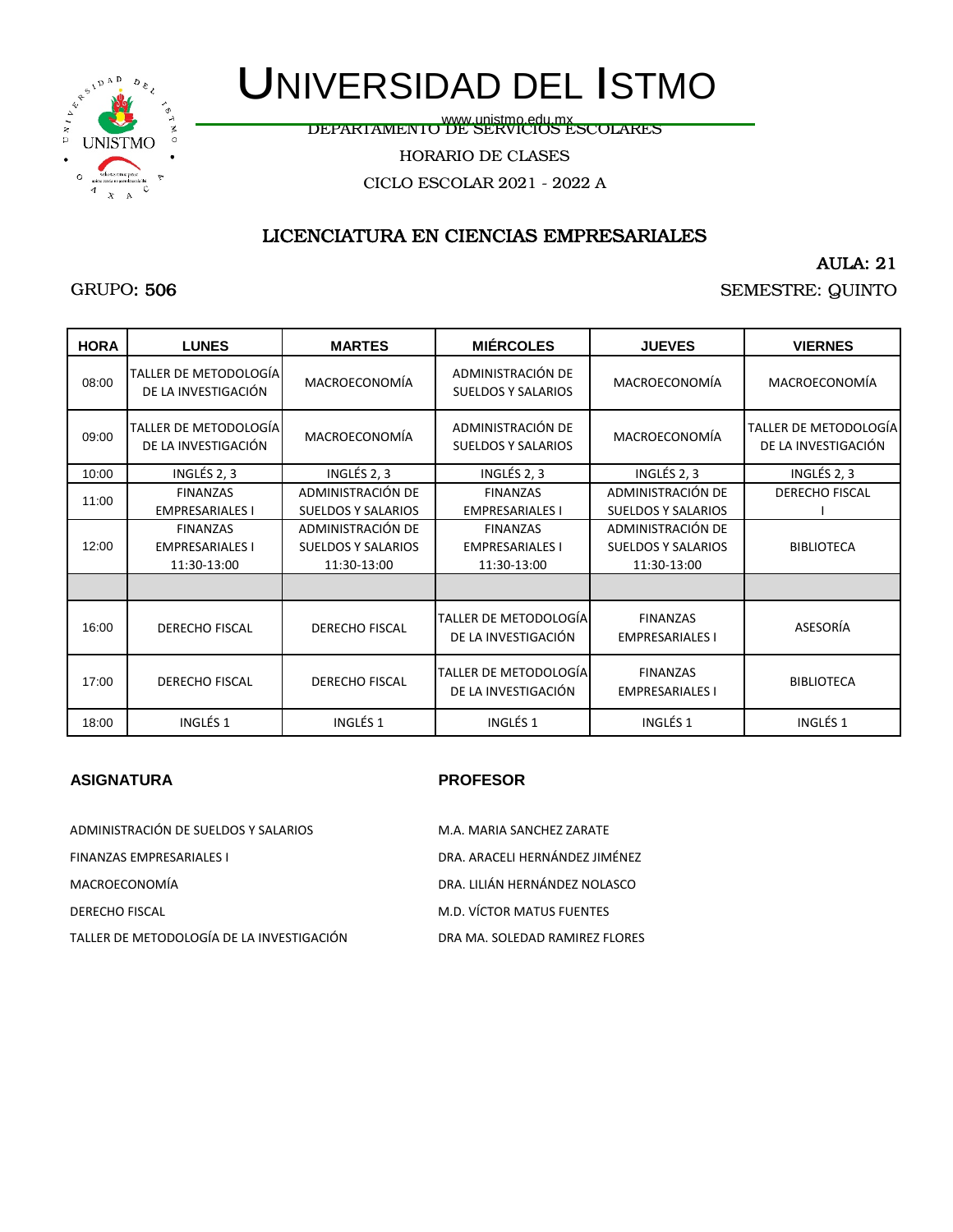

# UNIVERSIDAD DEL ISTMO

DEPARTAMENTO DE SERVICIOS ESCOLARES www.unistmo.edu.mx

HORARIO DE CLASES

CICLO ESCOLAR 2021 - 2022 A

### LICENCIATURA EN CIENCIAS EMPRESARIALES

AULA: 18

#### SEMESTRE: SÉPTIMO

| <b>HORA</b> | <b>LUNES</b>                                           | <b>MARTES</b>                                         | <b>MIÉRCOLES</b>                                       | <b>JUEVES</b>                                         | <b>VIERNES</b>                          |
|-------------|--------------------------------------------------------|-------------------------------------------------------|--------------------------------------------------------|-------------------------------------------------------|-----------------------------------------|
| 08:00       | PLANEACIÓN<br><b>ESTRATÉGICA</b>                       | ADMINISTRACIÓN<br>ESTRATÉGICA DE VENTAS               | PLANEACIÓN<br><b>ESTRATÉGICA</b>                       | ADMINISTRACIÓN<br><b>ESTRATÉGICA DE VENTAS</b>        | ADMINISTRACIÓN<br>ESTRATÉGICA DE VENTAS |
| 09:00       | PLANEACIÓN<br><b>ESTRATÉGICA</b>                       | ADMINISTRACIÓN<br>ESTRATÉGICA DE VENTAS               | PLANEACIÓN<br><b>ESTRATÉGICA</b>                       | ADMINISTRACIÓN<br><b>ESTRATÉGICA DE VENTAS</b>        | PLANEACIÓN<br><b>ESTRATÉGICA</b>        |
| 10:00       | INGLÉS <sub>3</sub>                                    | INGLÉS <sub>3</sub>                                   | INGLÉS 3                                               | INGLÉS <sub>3</sub>                                   | INGLÉS <sub>3</sub>                     |
| 11:00       | ECONOMÍA DEL SECTOR<br>PÚBLICO MEXICANO                | <b>INVESTIGACIÓN DE</b><br><b>OPERACIONES</b>         | ECONOMÍA DEL SECTOR<br>PÚBLICO MEXICANO                | <b>INVESTIGACIÓN DE</b><br><b>OPERACIONES</b>         | INVESTIGACIÓN DE<br><b>OPERACIONES</b>  |
| 12:00       | ECONOMÍA DEL SECTOR<br>PÚBLICO MEXICANO<br>11:30-13:00 | INVESTIGACIÓN DE<br><b>OPERACIONES</b><br>11:30-13:00 | ECONOMÍA DEL SECTOR<br>PÚBLICO MEXICANO<br>11:30-13:00 | INVESTIGACIÓN DE<br><b>OPERACIONES</b><br>11:30-13:00 | INVESTIGACIÓN DE<br><b>OPERACIONES</b>  |
|             |                                                        |                                                       |                                                        |                                                       |                                         |
| 16:00       | SISTEMA FINANCIERO                                     | ECONOMÍA DEL SECTOR<br>PÚBLICO MEXICANO               | SISTEMA FINANCIERO                                     | SISTEMA FINANCIERO                                    | ASESORÍA                                |
| 17:00       | SISTEMA FINANCIERO                                     | ECONOMÍA DEL SECTOR<br>PÚBLICO MEXICANO               | SISTEMA FINANCIERO<br>16:00-17:30                      | SISTEMA FINANCIERO<br>16:00-17:30                     | SALA DE COMPUTO                         |
| 18:00       | INGLÉS <sub>5</sub>                                    | INGLÉS <sub>5</sub>                                   | INGLÉS <sub>5</sub>                                    | INGLÉS 5                                              | INGLÉS <sub>5</sub>                     |

| ADMINISTRACIÓN ESTRATÉGICA DE VENTAS | M.C. G. MAURICIO OLIVARES RAMÍREZ |
|--------------------------------------|-----------------------------------|
| SISTEMA FINANCIERO                   | M.E GEORGINA UTRERA GARRIDO       |
| INVESTIGACIÓN DE OPERACIONES         | DR. FELIPE DE JESÚS CRUZ CELIS    |
| ECONOMÍA DEL SECTOR PÚBLICO MEXICANO | DRA. LILIÁN HERÁNDEZ NOLASCO      |
| PLANEACIÓN ESTRATÉGICA               | DRA. ADRIANA LÓPEZ GARCÍA         |
|                                      |                                   |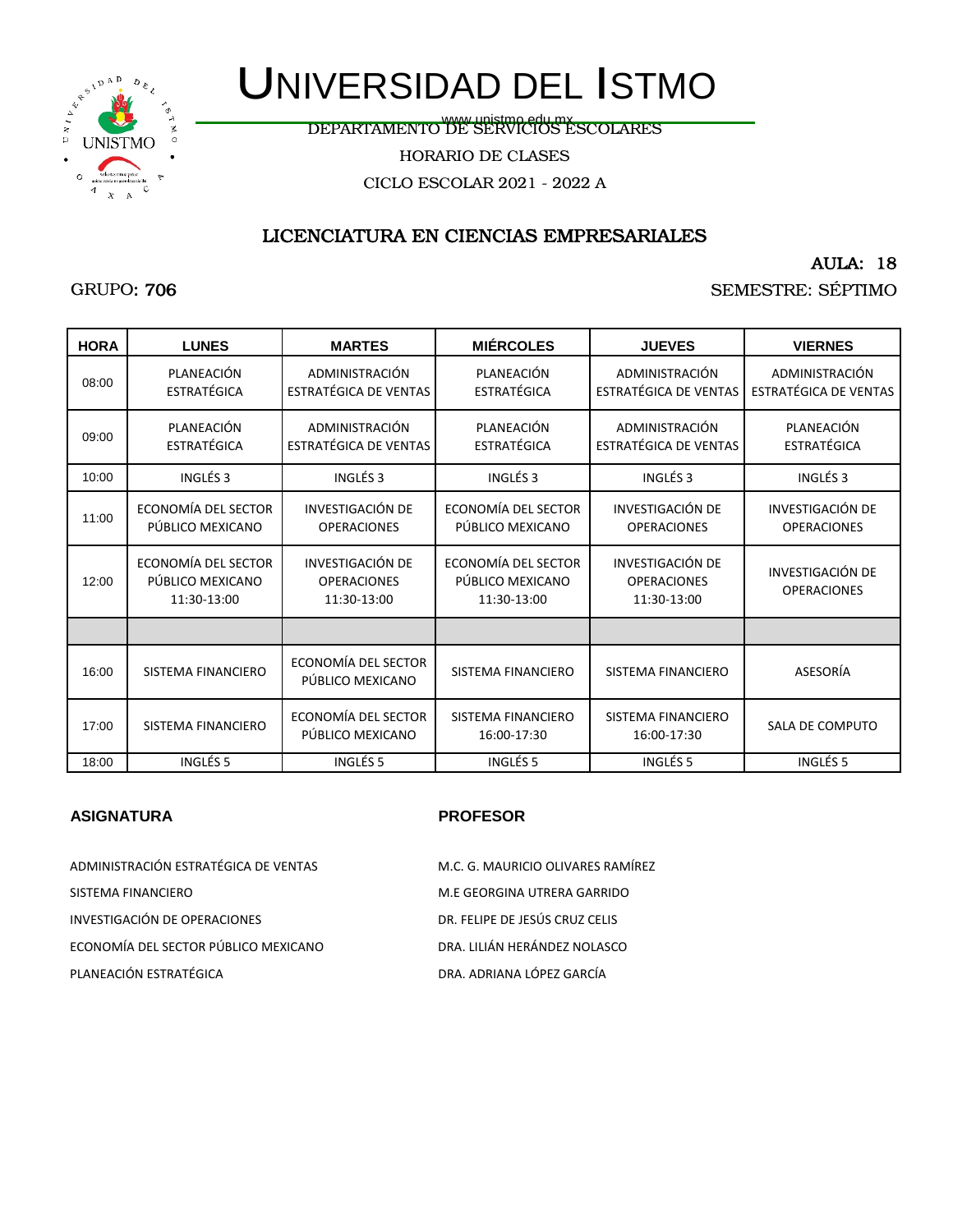

# UNIVERSIDAD DEL ISTMO

www.unistmo.edu.mx<br>DEPARTAMENTO DE SERVICIOS ESCOLARES

HORARIO DE CLASES

CICLO ESCOLAR 2021 - 2022 A

### LICENCIATURA EN CIENCIAS EMPRESARIALES

#### AULA: 9

#### SEMESTRE: NOVENO

| <b>HORA</b> | <b>LUNES</b>                 | <b>MARTES</b>                               | <b>MIÉRCOLES</b>             | <b>JUEVES</b>                               | <b>VIERNES</b>                              |
|-------------|------------------------------|---------------------------------------------|------------------------------|---------------------------------------------|---------------------------------------------|
| 08:00       | <b>FINANZAS CORPORATIVAS</b> | <b>EMPRENDIMIENTO DE</b><br><b>NEGOCIOS</b> | <b>FINANZAS CORPORATIVAS</b> | <b>EMPRENDIMIENTO DE</b><br><b>NEGOCIOS</b> | <b>EMPRENDIMIENTO DE</b><br><b>NEGOCIOS</b> |
| 09:00       | <b>FINANZAS CORPORATIVAS</b> | <b>EMPRENDIMIENTO DE</b><br><b>NEGOCIOS</b> | <b>FINANZAS CORPORATIVAS</b> | <b>EMPRENDIMIENTO DE</b><br><b>NEGOCIOS</b> | <b>FINANZAS CORPORATIVAS</b>                |
| 10:00       | <b>GESTIÓN DE CALIDAD</b>    | <b>GESTIÓN DE CALIDAD</b>                   | <b>GESTIÓN DE CALIDAD</b>    | <b>GESTIÓN DE CALIDAD</b>                   | <b>GESTIÓN DE CALIDAD</b>                   |
| 11:00       | <b>CULTURA EMPRESARIAL</b>   | <b>COMERCIO EXTERIOR</b>                    | <b>CULTURA EMPRESARIAL</b>   | <b>COMERCIO EXTERIOR</b>                    | <b>CULTURA EMPRESARIAL</b>                  |
| 12:00       | <b>CULTURA EMPRESARIAL</b>   | <b>COMERCIO EXTERIOR</b>                    | <b>CULTURA EMPRESARIAL</b>   | <b>COMERCIO EXTERIOR</b>                    | <b>COMERCIO EXTERIOR</b>                    |
|             |                              |                                             |                              |                                             |                                             |
| 16:00       | ASESORÍA                     | <b>BIBLIOTECA</b>                           | ASESORÍA                     | <b>BIBLIOTECA</b>                           | SALA DE COMPUTO                             |
| 17:00       | <b>ASESORÍAS</b>             | <b>BIBLIOTECA</b>                           | SALA DE CÓMPUTO              | ASESORÍAS                                   | <b>BIBLIOTECA</b>                           |
| 18:00       | INGLÉS <sub>5</sub>          | INGLÉS <sub>5</sub>                         | INGLÉS <sub>5</sub>          | INGLÉS <sub>5</sub>                         | INGLÉS <sub>5</sub>                         |

| CULTURA EMPRESARIAL               | DR. ANTONIO SALAZAR CAMPOS        |
|-----------------------------------|-----------------------------------|
| <b>EMPRENDIMIENTO DE NEGOCIOS</b> | DR. ARCADIO GONZÁLEZ SAMANIEGO    |
| GESTIÓN DE CALIDAD                | M.C. G. MAURICIO OLIVARES RAMÍREZ |
| COMERCIO EXTERIOR                 | DRA. LILIÁN HERNÁNDEZ NOLASCO     |
| FINANZAS CORPORATIVAS             | DRA. ARACELI HERNÁNDEZ JIMENEZ    |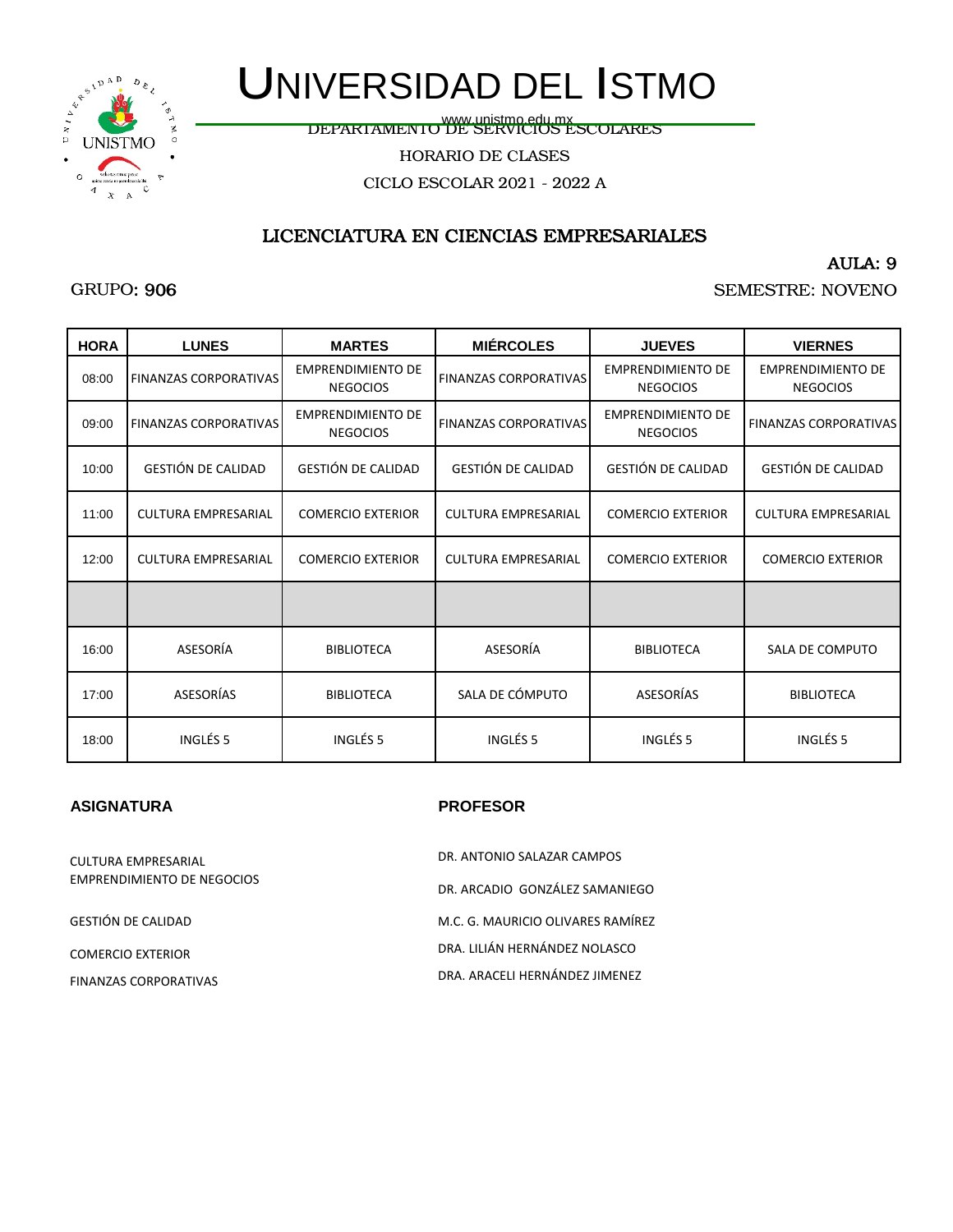

www.unistmo.edu.mx<br>DEPARTAMENTO DE SERVICIOS ESCOLARES

HORARIO DE CLASES

CICLO ESCOLAR 2021 - 2022 A

## LICENCIATURA EN INFORMÁTICA

### AULA: 16

SEMESTRE: PRIMERO

| <b>HORA</b> | <b>LUNES</b>                                            | <b>MARTES</b>                                           | <b>MIÉRCOLES</b>                                        | <b>JUEVES</b>                                           | <b>VIERNES</b>                                          |
|-------------|---------------------------------------------------------|---------------------------------------------------------|---------------------------------------------------------|---------------------------------------------------------|---------------------------------------------------------|
| 08:00       | LÓGICA MATEMÁTICA                                       | LÓGICA MATEMÁTICA                                       | LÓGICA MATEMÁTICA                                       | LÓGICA MATEMÁTICA                                       | LÓGICA MATEMÁTICA                                       |
| 09:00       | <b>MATEMÁTICAS I</b>                                    | <b>MATEMÁTICAS I</b>                                    | <b>MATEMÁTICAS I</b>                                    | <b>MATEMÁTICAS I</b>                                    | <b>MATEMÁTICAS I</b>                                    |
| 10:00       | ASESORÍA                                                | <b>BIBLIOTECA</b>                                       | SALA DE COMPUTO                                         | <b>TUTORIA</b>                                          | <b>BIBLIOTECA</b>                                       |
| 11:00       | DISEÑO ESTRUCTURADO<br>DE ALGORITMOS                    | DISEÑO ESTRUCTURADO<br>DE ALGORITMOS                    | DISEÑO ESTRUCTURADO<br>DE ALGORITMOS                    | DISEÑO ESTRUCTURADO<br>DE ALGORITMOS                    | DISEÑO ESTRUCTURADO<br>DE ALGORITMOS                    |
| 12:00       | <b>HISTORIA DEL</b><br>PENSAMIENTO<br><b>FILOSÓFICO</b> | <b>HISTORIA DEL</b><br>PENSAMIENTO<br><b>FILOSÓFICO</b> | <b>HISTORIA DEL</b><br>PENSAMIENTO<br><b>FILOSÓFICO</b> | <b>HISTORIA DEL</b><br>PENSAMIENTO<br><b>FILOSÓFICO</b> | <b>HISTORIA DEL</b><br>PENSAMIENTO<br><b>FILOSÓFICO</b> |
|             |                                                         |                                                         |                                                         |                                                         |                                                         |
| 16:00       | ADMINISTRACIÓN                                          | ADMINISTRACIÓN                                          | ADMINISTRACIÓN                                          | ADMINISTRACIÓN                                          | ADMINISTRACIÓN                                          |
| 17:00       | ASESORÍA                                                | <b>BIBLIOTECA</b>                                       | SALA DE COMPUTO                                         | <b>TUTORIA</b>                                          | <b>BIBLIOTECA</b>                                       |
| 18:00       | <b>TUTORIA</b>                                          | <b>BIBLIOTECA</b>                                       | ASESORÍA                                                | <b>BIBLIOTECA</b>                                       | <b>SALA DE COMPUTO</b>                                  |

#### **ASIGNATURA PROFESOR**

| LÓGICA MATEMÁTICA                   | DR. FRANCISCO ALEJANDRO GONZÁLEZ HORTA   |
|-------------------------------------|------------------------------------------|
| ADMINISTRACIÓN                      | M.C. JOSÉ ANTONIO HUESCA CHÁVEZ          |
| <b>MATEMÁTICAS I</b>                | M.E.C. EDGAR MANUEL CANO CRUZ            |
| DISEÑO ESTRUCTURADO DE ALGORITMOS   | M.I.A. NAYELI JOAQUINITA MELENDEZ ACOSTA |
| HISTORIA DEL PENSAMIENTO FILOSÓFICO | LIC. GERARDO RAFAEL ALFARO CRUZ          |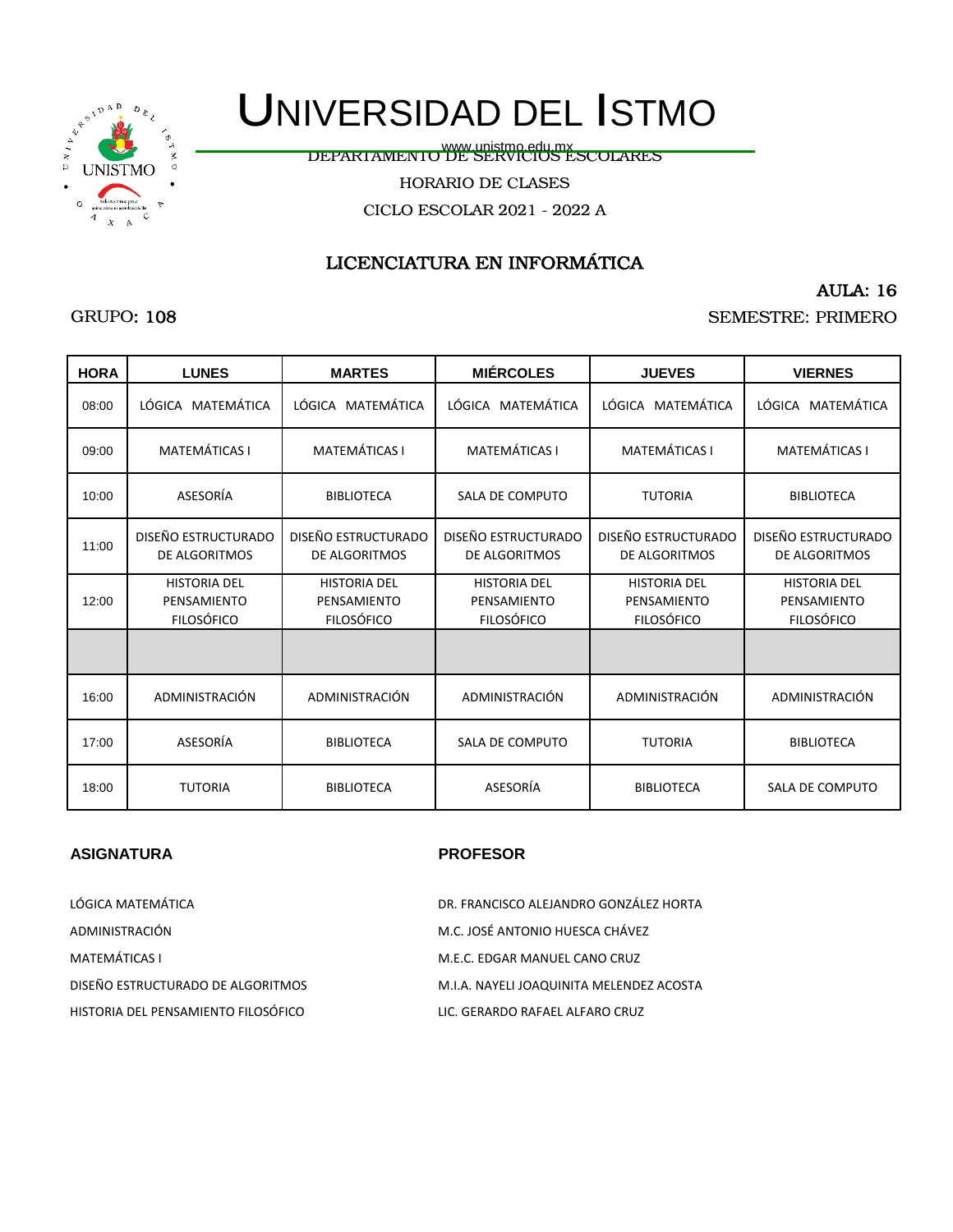

www.unistmo.edu.mx<br>DEPARTAMENTO DE SERVICIOS ESCOLARES

HORARIO DE CLASES

CICLO ESCOLAR 2021 - 2022 A

## LICENCIATURA EN INFORMÁTICA

#### AULA: 15

#### SEMESTRE: TERCERO

| <b>HORA</b> | <b>LUNES</b>                            | <b>MARTES</b>                           | <b>MIÉRCOLES</b>                        | <b>JUEVES</b>                           | <b>VIERNES</b>                          |
|-------------|-----------------------------------------|-----------------------------------------|-----------------------------------------|-----------------------------------------|-----------------------------------------|
| 08:00       | ELECTRÓNICA II                          | ELECTRÓNICA II                          | ELECTRÓNICA II                          | ELECTRÓNICA II                          | ELECTRÓNICA II                          |
| 09:00       | <b>ESTRUCTURA DE DATOS</b>              | <b>ESTRUCTURA DE DATOS</b>              | <b>ESTRUCTURA DE DATOS</b>              | <b>ESTRUCTURA DE DATOS</b>              | <b>ESTRUCTURA DE DATOS</b>              |
| 10:00       | INGLÉS <sub>2</sub>                     | INGLÉS <sub>2</sub>                     | INGLÉS <sub>2</sub>                     | INGLÉS <sub>2</sub>                     | INGLÉS <sub>2</sub>                     |
| 11:00       | ÁLGEBRA LINEAL                          | ÁLGEBRA LINEAL                          | ÁLGEBRA LINEAL                          | ÁLGEBRA LINEAL                          | ÁLGEBRA LINEAL                          |
| 12:00       | CONTABILIDAD                            | <b>CONTABILIDAD</b>                     | CONTABILIDAD                            | CONTABILIDAD                            | <b>CONTABILIDAD</b>                     |
|             |                                         |                                         |                                         |                                         |                                         |
| 16:00       | DERECHO Y LEGISLACIÓN<br>EN INFORMÁTICA | DERECHO Y LEGISLACIÓN<br>EN INFORMÁTICA | DERECHO Y LEGISLACIÓN<br>EN INFORMÁTICA | DERECHO Y LEGISLACIÓN<br>EN INFORMÁTICA | DERECHO Y LEGISLACIÓN<br>EN INFORMÁTICA |
| 17:00       | <b>BIBLIOTECA</b>                       | ASESORÍAS                               | <b>BIBLIOTECA</b>                       | SALA DE CÓMPUTO                         | <b>TUTORÍAS</b>                         |
| 18:00       | <b>TUTORÍAS</b>                         | ASESORÍAS                               | <b>BIBLIOTECA</b>                       | SALA DE CÓMPUTO                         | <b>BIBLIOTECA</b>                       |

### **ASIGNATURA PROFESOR**

| ELECTRÓNICA II                       | M.E.C. EDGAR MANUEL CANO CRUZ          |
|--------------------------------------|----------------------------------------|
| CONTABILIDAD                         | M. EN D. VÍCTOR MATUS FUENTES          |
| ALGEBRA LINEAL                       | DR. FRANCISCO ALEJANDRO GONZÁLEZ HORTA |
| ESTRUCTURA DE DATOS                  | M.C. OSCAR ALONSO DE LA ROSA AGUILAR   |
| DERECHO Y LEGISLACIÓN EN INFORMÁTICA | DRA. LORENA HIGAREDA MAGAÑA            |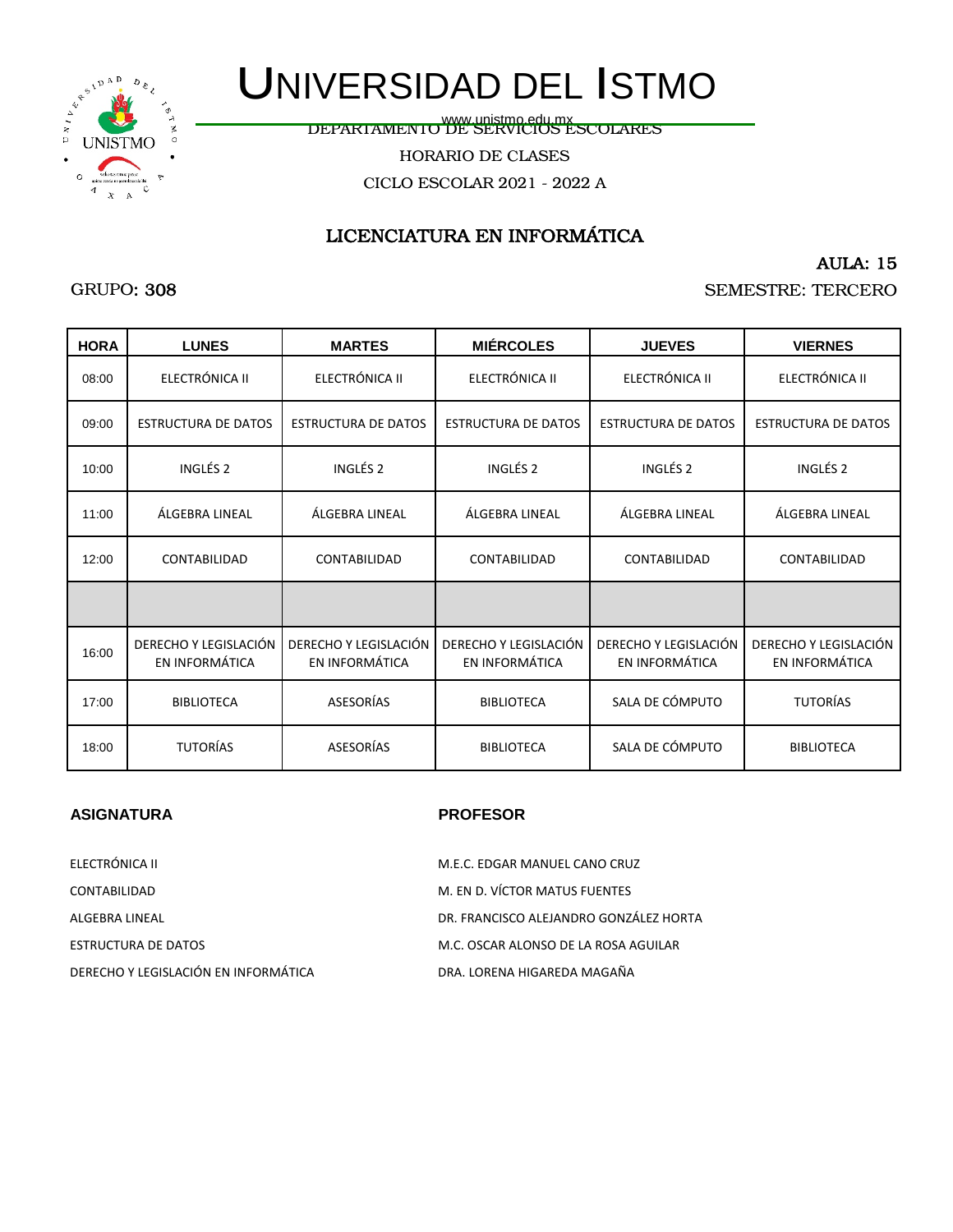

www.unistmo.edu.mx<br>DEPARTAMENTO DE SERVICIOS ESCOLARES

HORARIO DE CLASES

CICLO ESCOLAR 2021 - 2022 A

## LICENCIATURA EN INFORMÁTICA

AULA: 14

SEMESTRE: QUINTO

| <b>HORA</b> | <b>LUNES</b>                            | <b>MARTES</b>                           | <b>MIÉRCOLES</b>                        | <b>JUEVES</b>                           | <b>VIERNES</b>                          |
|-------------|-----------------------------------------|-----------------------------------------|-----------------------------------------|-----------------------------------------|-----------------------------------------|
| 08:00       | <b>PARADIGMAS DE</b><br>PROGRAMACIÓN II | <b>PARADIGMAS DE</b><br>PROGRAMACIÓN II | <b>PARADIGMAS DE</b><br>PROGRAMACIÓN II | <b>PARADIGMAS DE</b><br>PROGRAMACIÓN II | <b>PARADIGMAS DE</b><br>PROGRAMACIÓN II |
| 09:00       | <b>BIBLIOTECA</b>                       | <b>ASESORÍAS</b>                        | <b>BIBLIOTECA</b>                       | SALA DE CÓMPUTO                         | <b>TUTORÍAS</b>                         |
| 10:00       | INGLÉS 1, 3                             | INGLÉS 1, 3                             | INGLÉS 1, 3                             | INGLÉS 1, 3                             | INGLÉS 1, 3                             |
| 11:00       | ARQUITECTURA DE<br><b>COMPUTADORAS</b>  | ARQUITECTURA DE<br><b>COMPUTADORAS</b>  | ARQUITECTURA DE<br><b>COMPUTADORAS</b>  | ARQUITECTURA DE<br><b>COMPUTADORAS</b>  | ARQUITECTURA DE<br><b>COMPUTADORAS</b>  |
| 12:00       | INGENIERÍA DE<br><b>SOFTWARE I</b>      | INGENIERÍA DE<br>SOFTWARE I             | INGENIERÍA DE<br>SOFTWARE I             | INGENIERÍA DE<br>SOFTWARE I             | INGENIERÍA DE SOFTWARE                  |
|             |                                         |                                         |                                         |                                         |                                         |
| 16:00       | <b>REDESI</b>                           | <b>REDESI</b>                           | <b>REDESI</b>                           | <b>REDESI</b>                           | <b>REDESI</b>                           |
| 17:00       | <b>BASES DE DATOS II</b>                | <b>BASES DE DATOS II</b>                | <b>BASES DE DATOS II</b>                | <b>BASES DE DATOS II</b>                | <b>BASES DE DATOS II</b>                |
| 18:00       | <b>BIBLIOTECA</b>                       | <b>ASESORÍAS</b>                        | <b>BIBLIOTECA</b>                       | SALA DE CÓMPUTO                         | <b>TUTORÍAS</b>                         |

### **ASIGNATURA PROFESOR**

| <b>BASES DE DATOS II</b>      | M.C. OSCAR ALONSO DE LA ROSA AGUILAR     |
|-------------------------------|------------------------------------------|
| PARADIGMAS DE PROGRAMACIÓN II | M.I.A. NAYELI JOAQUINITA MELENDEZ ACOSTA |
| INGENIERÍA DE SOFTWARE I      | M.S.C. LUIS ALBERTO HERNÁNDEZ MONTIEL    |
| <b>REDES I</b>                | DR. FRANCISCO ALEJANDRO GONZÁLEZ HORTA   |
| ARQUITECTURA DE COMPUTADORAS  | M.E.C. EDGAR MANUEL CANO CRUZ            |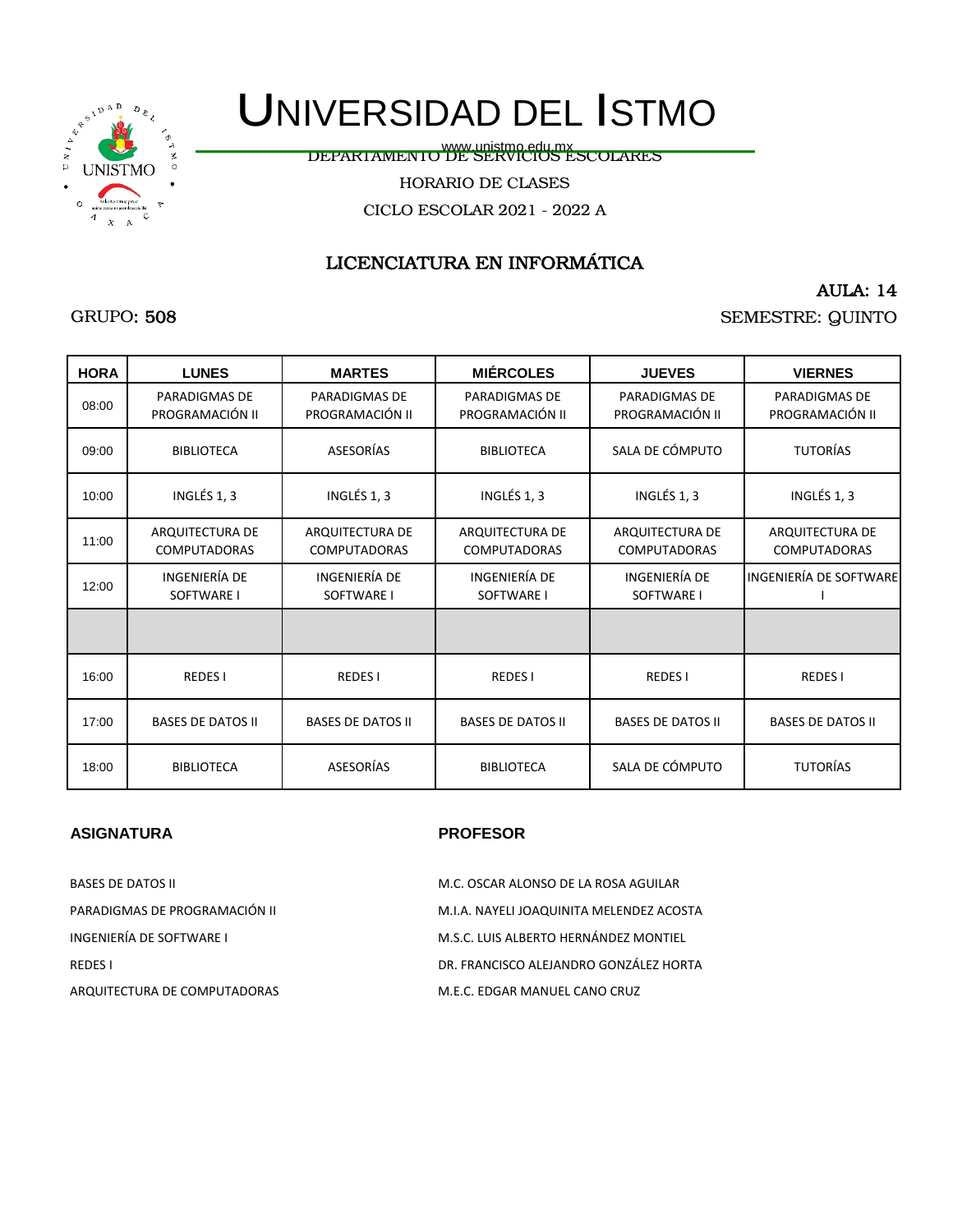

www.unistmo.edu.mx<br>DEPARTAMENTO DE SERVICIOS ESCOLARES

HORARIO DE CLASES

CICLO ESCOLAR 2021 - 2022 A

## LICENCIATURA EN INFORMÁTICA

AULA: 7

SEMESTRE: SÉPTIMO

| <b>HORA</b> | <b>LUNES</b>                                                | <b>MARTES</b>                                               | <b>MIÉRCOLES</b>                                     | <b>JUEVES</b>                                        | <b>VIERNES</b>                                       |
|-------------|-------------------------------------------------------------|-------------------------------------------------------------|------------------------------------------------------|------------------------------------------------------|------------------------------------------------------|
| 08:00       | <b>ESTADÍSTICA</b>                                          | <b>ESTADÍSTICA</b>                                          | <b>ESTADÍSTICA</b>                                   | <b>ESTADÍSTICA</b>                                   | <b>ESTADÍSTICA</b>                                   |
| 09:00       | <b>BIBLIOTECA</b>                                           | <b>ASESORÍAS</b>                                            | <b>BIBLIOTECA</b>                                    | SALA DE CÓMPUTO                                      | <b>TUTORÍAS</b>                                      |
| 10:00       | INGLÉS <sub>3</sub>                                         | INGLÉS <sub>3</sub>                                         | INGLÉS <sub>3</sub>                                  | INGLÉS <sub>3</sub>                                  | INGLÉS <sub>3</sub>                                  |
| 11:00       | <b>SISTEMAS OPERATIVOS II</b>                               | SISTEMAS OPERATIVOS II                                      | <b>SISTEMAS OPERATIVOS II</b>                        | <b>SISTEMAS OPERATIVOS II</b>                        | <b>SISTEMAS OPERATIVOS II</b>                        |
| 12:00       | <b>BASES DE DATOS</b><br><b>DISTRIBUIDAS</b>                | <b>BASES DE DATOS</b><br><b>DISTRIBUIDAS</b>                | <b>BASES DE DATOS</b><br><b>DISTRIBUIDAS</b>         | <b>BASES DE DATOS</b><br><b>DISTRIBUIDAS</b>         | <b>BASES DE DATOS</b><br><b>DISTRIBUIDAS</b>         |
|             |                                                             |                                                             |                                                      |                                                      |                                                      |
| 16:00       | <b>TECNOLOGÍAS WEB II</b>                                   | <b>TECNOLOGÍAS WEB II</b>                                   | <b>TECNOLOGÍAS WEB II</b>                            | <b>TECNOLOGÍAS WEB II</b>                            | <b>TECNOLOGÍAS WEB II</b>                            |
| 17:00       | PROYECTOS DE<br><b>TECNOLOGÍAS DE</b><br><u>INFORMACIÓN</u> | PROYECTOS DE<br><b>TECNOLOGÍAS DE</b><br><u>INFORMACIÓN</u> | PROYECTOS DE<br>TECNOLOGÍAS DE<br><u>INFORMACIÓN</u> | PROYECTOS DE<br>TECNOLOGÍAS DE<br><b>INFORMACIÓN</b> | PROYECTOS DE<br>TECNOLOGÍAS DE<br><b>INFORMACIÓN</b> |
| 18:00       | INGLÉS <sub>5</sub>                                         | INGLÉS <sub>5</sub>                                         | INGLÉS <sub>5</sub>                                  | INGLÉS <sub>5</sub>                                  | INGLÉS <sub>5</sub>                                  |

### **ASIGNATURA PROFESOR**

| TECNOLOGÍAS WEB II                      | M.I.S. RICARDO EDMUNDO MELCHOR VELÁSQUEZ |
|-----------------------------------------|------------------------------------------|
| PROYECTOS DE TECNOLOGÍAS DE INFORMACIÓN | M.C. JOSÉ ANTONIO HUESCA CHÁVEZ          |
| SISTEMAS OPERATIVOS II                  | M.I. CARLOS EDGARDO CRUZ PÉREZ           |
| ESTADÍSTICA                             | M.S.C. LUIS ALBERTO HERNÁNDEZ MONTIEL    |
| <b>BASES DE DATOS DISTRIBUIDAS</b>      | M.C. OSCAR ALONSO DE LA ROSA AGUILAR     |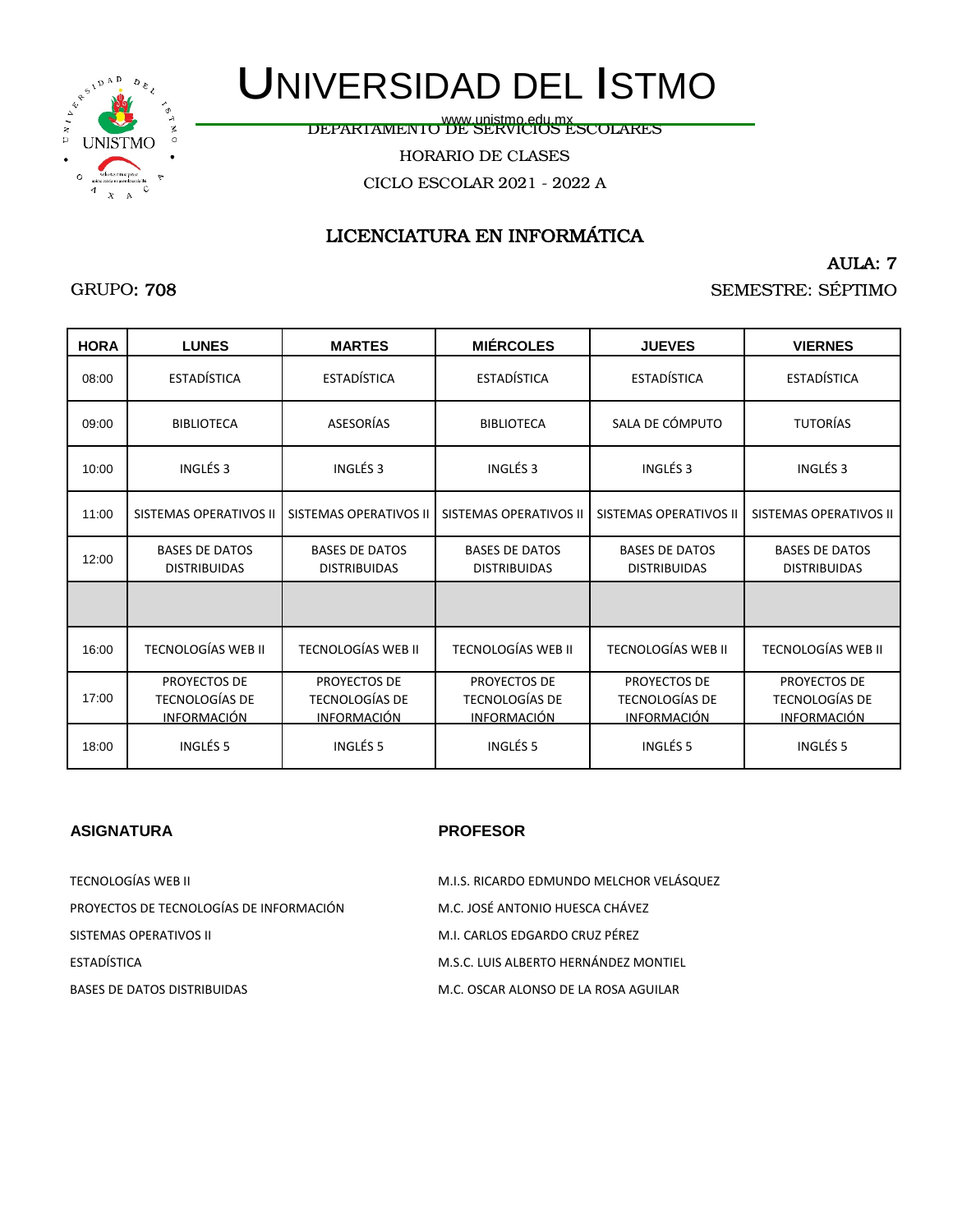

www.unistmo.edu.mx<br>DEPARTAMENTO DE SERVICIOS ESCOLARES

HORARIO DE CLASES

CICLO ESCOLAR 2021 - 2022 A

## LICENCIATURA EN INFORMÁTICA

#### AULA: 1

### SEMESTRE: NOVENO

| <b>HORA</b> | <b>LUNES</b>                                           | <b>MARTES</b>                                       | <b>MIÉRCOLES</b>                                       | <b>JUEVES</b>                                       | <b>VIERNES</b>                                                     |
|-------------|--------------------------------------------------------|-----------------------------------------------------|--------------------------------------------------------|-----------------------------------------------------|--------------------------------------------------------------------|
| 08:00       | <b>TECNOLOGÍAS DE</b><br>INFORMACIÓN I<br>(OPTATIVA 2) | SEGURIDAD DE CENTROS<br>DE INFORMÁTICA              | <b>SEGURIDAD DE CENTROS</b><br>DE INFORMÁTICA          | <b>SEGURIDAD DE CENTROS</b><br>DE INFORMÁTICA       | <b>INTELIGENCIA ARTIFICIAL II</b><br>(OPTATIVA1)                   |
| 09:00       | <b>TECNOLOGÍAS DE</b><br>INFORMACIÓN I<br>(OPTATIVA 2) | SEGURIDAD DE CENTROS<br>DE INFORMÁTICA              | <b>TECNOLOGÍAS DE</b><br>INFORMACIÓN I<br>(OPTATIVA 2) | <b>SEGURIDAD DE CENTROS</b><br>DE INFORMÁTICA       | <b>INTELIGENCIA ARTIFICIAL I</b><br>(OPTATIVA1)                    |
| 10:00       | <b>TEORÍA DE ALGORITMOS</b>                            | <b>TEORÍA DE ALGORITMOS</b>                         | <b>TEORÍA DE ALGORITMOS</b>                            | <b>TEORÍA DE ALGORITMOS</b>                         | <b>TEORÍA DE ALGORITMOS</b>                                        |
| 11:00       | METODOLOGÍA DE LA<br>INVESTIGACIÓN                     | METODOLOGÍA DE LA<br>INVESTIGACIÓN                  | METODOLOGÍA DE LA<br><b>INVESTIGACIÓN</b>              | METODOLOGÍA DE LA<br>INVESTIGACIÓN                  | METODOLOGÍA DE LA<br><b>INVESTIGACIÓN</b>                          |
| 12:00       | <b>INTELIGENCIA ARTIFICIAL</b><br>(OPTATIVA1)          | <b>INTELIGENCIA ARTIFICIAL</b><br>I (OPTATIVA1)     | <b>INTELIGENCIA ARTIFICIAL</b><br>(OPTATIVA1)          | (OPTATIVA1)                                         | INTELIGENCIA ARTIFICIAL I INTELIGENCIA ARTIFICIAL I<br>(OPTATIVA1) |
| 12:00       | <b>SISTEMAS DE</b><br>INFORMACIÓN I<br>(OPTATIVA 3)    | <b>SISTEMAS DE</b><br>INFORMACIÓN I<br>(OPTATIVA 3) | <b>SISTEMAS DE</b><br>INFORMACIÓN I<br>(OPTATIVA 3)    | <b>SISTEMAS DE</b><br>INFORMACIÓN I<br>(OPTATIVA 3) | <b>SISTEMAS DE</b><br>INFORMACIÓN I<br>(OPTATIVA 3)                |
|             |                                                        |                                                     |                                                        |                                                     |                                                                    |
| 16:00       | <b>BIBLIOTECA</b>                                      | <b>ASESORÍAS</b>                                    | <b>BIBLIOTECA</b>                                      | SALA DE CÓMPUTO                                     | <b>TUTORÍAS</b>                                                    |
| 17:00       | <b>ASESORÍAS</b>                                       | <b>BIBLIOTECA</b>                                   | SALA DE CÓMPUTO                                        | ASESORÍAS                                           | <b>BIBLIOTECA</b>                                                  |
| 18:00       | INGLÉS 5                                               | INGLÉS <sub>5</sub>                                 | INGLÉS <sub>5</sub>                                    | INGLÉS <sub>5</sub>                                 | INGLÉS <sub>5</sub>                                                |

#### **ASIGNATURA PROFESOR**

| SEGURIDAD DE CENTROS DE INFORMÁTICA       | M.I. CARLOS EDGARDO CRUZ PÉREZ           |
|-------------------------------------------|------------------------------------------|
| TEORÍA DE ALGORITMOS                      | M.S.C. LUIS ALBERTO HERNÁNDEZ MONTIEL    |
| METODOLOGÍA DE LA INVESTIGACIÓN           | M.C. JOSÉ ANTONIO HUESCA CHÁVEZ          |
| INTELIGENCIA ARTIFICIAL I (OPTATIVA 1)    | M.I.A. NAYELI JOAQUINITA MELÉNDEZ ACOSTA |
| TECNOLOGÍAS DE INFORMACIÓN I (OPTATIVA 2) | M.I.S. RICARDO EDMUNDO MELCHOR VELÁSQUEZ |
| SISTEMAS DE INFORMACIÓN I (OPTATIVA 3)    | M.I. CARLOS EDGARDO CRUZ PÉREZ           |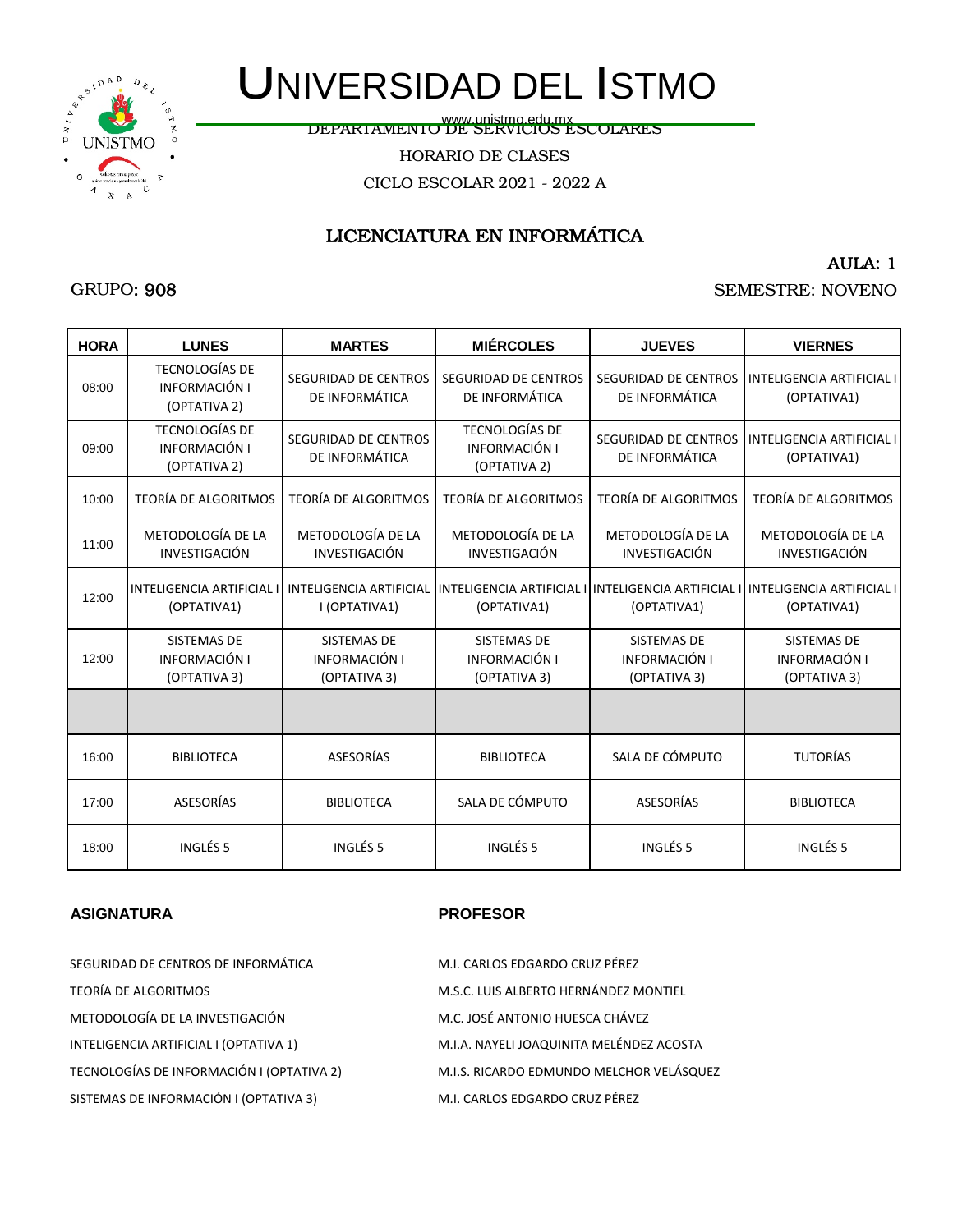

DEPARTAMENTO DE SERVICIOS ESCOLARES www.unistmo.edu.mx

HORARIO DE CLASES

CICLO ESCOLAR 2021 - 2022 A

## LICENCIATURA EN DERECHO

AULA: 23

SEMESTRE: PRIMERO

| <b>GRUPO: 109-A</b> |  |
|---------------------|--|
|---------------------|--|

| <b>HORA</b> | <b>LUNES</b>                                            | <b>MARTES</b>                                           | <b>MIÉRCOLES</b>                                        | <b>JUEVES</b>                                           | <b>VIERNES</b>                                          |
|-------------|---------------------------------------------------------|---------------------------------------------------------|---------------------------------------------------------|---------------------------------------------------------|---------------------------------------------------------|
| 08:00       | <b>TEORÍA ECONÓMICA</b>                                 | <b>TEORÍA ECONÓMICA</b>                                 | <b>TEORÍA ECONÓMICA</b>                                 | <b>TEORÍA ECONÓMICA</b>                                 | TEORÍA ECONÓMICA                                        |
| 09:00       | <b>HISTORIA DEL</b><br>PENSAMIENTO<br><b>FILOSÓFICO</b> | <b>HISTORIA DEL</b><br>PENSAMIENTO<br><b>FILOSÓFICO</b> | <b>HISTORIA DEL</b><br>PENSAMIENTO<br><b>FILOSÓFICO</b> | <b>HISTORIA DEL</b><br>PENSAMIENTO<br><b>FILOSÓFICO</b> | <b>HISTORIA DEL</b><br>PENSAMIENTO<br><b>FILOSÓFICO</b> |
| 10:00       | HISTORIA DEL DERECHO                                    | HISTORIA DEL DERECHO                                    | HISTORIA DEL DERECHO                                    | <b>HISTORIA DEL DERECHO</b>                             | HISTORIA DEL DERECHO                                    |
| 11:00       | <b>TUTORIA</b>                                          | <b>BIBLIOTECA</b>                                       | ASESORÍA                                                | <b>BIBLIOTECA</b>                                       | SALA DE COMPUTO                                         |
| 12:00       | DERECHO ROMANO                                          | <b>DERECHO ROMANO</b>                                   | DERECHO ROMANO                                          | DERECHO ROMANO                                          | <b>DERECHO ROMANO</b>                                   |
|             |                                                         |                                                         |                                                         |                                                         |                                                         |
| 16:00       | <b>TUTORIA</b>                                          | <b>BIBLIOTECA</b>                                       | ASESORÍA                                                | <b>BIBLIOTECA</b>                                       | SALA DE COMPUTO                                         |
| 17:00       | <b>INTRODUCCIÓN AL</b><br><b>ESTUDIO DEL DERECHO</b>    | INTRODUCCIÓN AL<br><b>ESTUDIO DEL DERECHO</b>           | <b>INTRODUCCIÓN AL</b><br><b>ESTUDIO DEL DERECHO</b>    | <b>INTRODUCCIÓN AL</b><br><b>ESTUDIO DEL DERECHO</b>    | INTRODUCCIÓN AL<br><b>ESTUDIO DEL DERECHO</b>           |
| 18:00       | <b>TUTORIA</b>                                          | <b>BIBLIOTECA</b>                                       | ASESORÍA                                                | <b>BIBLIOTECA</b>                                       | SALA DE COMPUTO                                         |

#### **ASIGNATURA PROFESOR**

TEORÍA ECONÓMICA LIC. ULISES GAYTÁN CASAS INTRODUCCIÓN AL ESTUDIO DEL DERECHO MTRA. PATRICIA RAMÍREZ ORTIZ

HISTORIA DEL DERECHO LIC. MONSSERRAT SÁNCHEZ MORENO DERECHO ROMANO DR. JULIO CÉSAR HERNÁNDEZ SALAZAR HISTORIA DEL PENSAMIENTO FILOSÓFICO DRA. JUQUILA A. GONZÁLEZ NOLASCO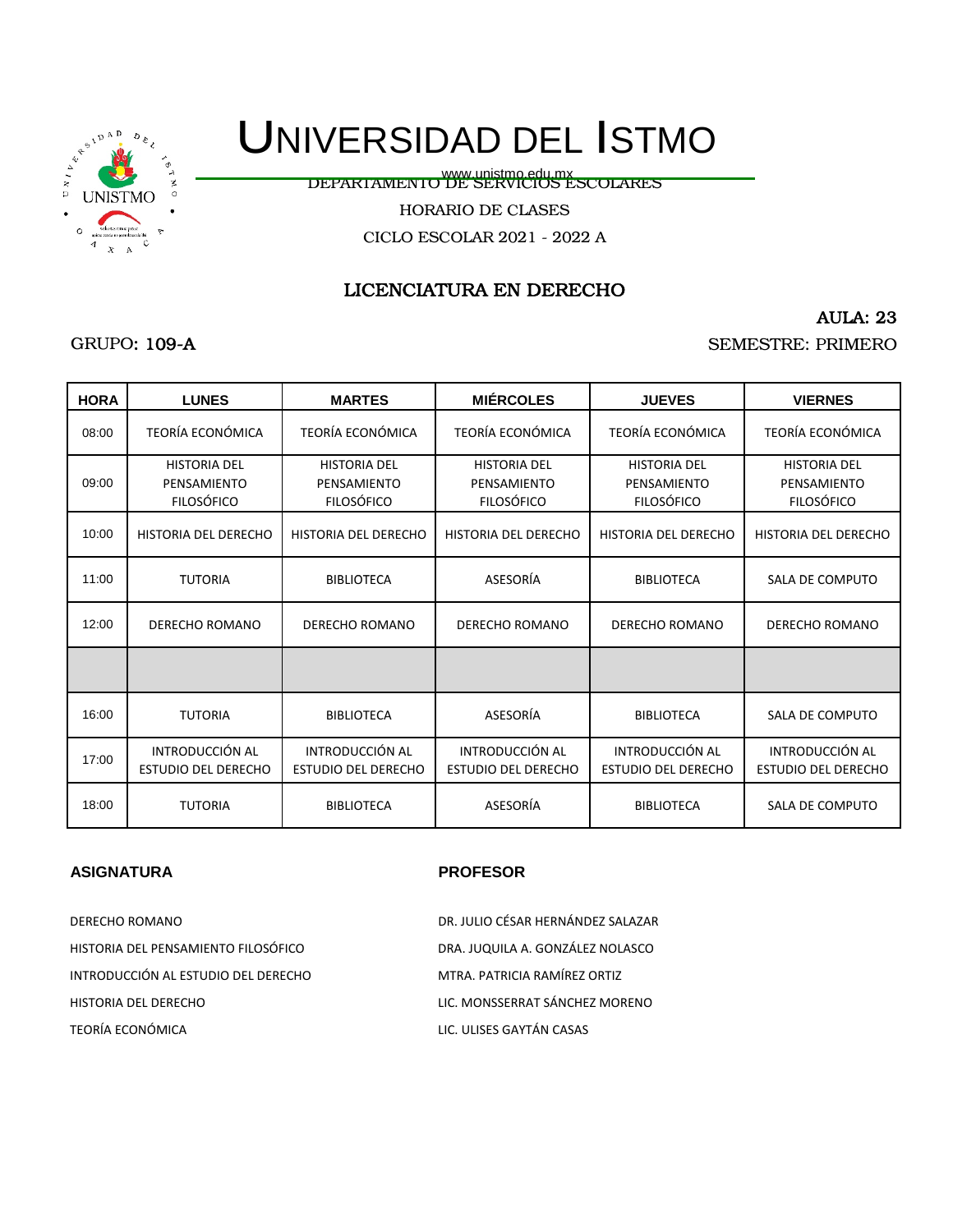

GRUPO: 109-B

# UNIVERSIDAD DEL ISTMO

www.unistmo.edu.mx<br>DEPARTAMENTO DE SERVICIOS ESCOLARES

HORARIO DE CLASES

CICLO ESCOLAR 2021 - 2022 A

## LICENCIATURA EN DERECHO

#### AULA: 24

SEMESTRE: PRIMERO

| <b>HORA</b> | <b>LUNES</b>                                            | <b>MARTES</b>                                           | <b>MIÉRCOLES</b>                                        | <b>JUEVES</b>                                           | <b>VIERNES</b>                                          |
|-------------|---------------------------------------------------------|---------------------------------------------------------|---------------------------------------------------------|---------------------------------------------------------|---------------------------------------------------------|
| 08:00       | <b>HISTORIA DEL</b><br>PENSAMIENTO<br><b>FILOSÓFICO</b> | <b>HISTORIA DEL</b><br>PENSAMIENTO<br><b>FILOSÓFICO</b> | <b>HISTORIA DEL</b><br>PENSAMIENTO<br><b>FILOSÓFICO</b> | <b>HISTORIA DEL</b><br>PENSAMIENTO<br><b>FILOSÓFICO</b> | <b>HISTORIA DEL</b><br>PENSAMIENTO<br><b>FILOSÓFICO</b> |
| 09:00       | TEORÍA ECONÓMICA                                        | TEORÍA ECONÓMICA                                        | TEORÍA ECONÓMICA                                        | TEORÍA ECONÓMICA                                        | <b>TEORÍA ECONÓMICA</b>                                 |
| 10:00       | <b>TUTORIA</b>                                          | <b>BIBLIOTECA</b>                                       | ASESORÍA                                                | <b>BIBLIOTECA</b>                                       | SALA DE COMPUTO                                         |
| 11:00       | <b>DERECHO ROMANO</b>                                   | DERECHO ROMANO                                          | DERECHO ROMANO                                          | <b>DERECHO ROMANO</b>                                   | <b>DERECHO ROMANO</b>                                   |
| 12:00       | HISTORIA DEL DERECHO                                    | HISTORIA DEL DERECHO                                    | HISTORIA DEL DERECHO                                    | HISTORIA DEL DERECHO                                    | HISTORIA DEL DERECHO                                    |
|             |                                                         |                                                         |                                                         |                                                         |                                                         |
| 16:00       | INTRODUCCIÓN AL<br><b>ESTUDIO DEL DERECHO</b>           | INTRODUCCIÓN AL<br><b>ESTUDIO DEL DERECHO</b>           | INTRODUCCIÓN AL<br><b>ESTUDIO DEL DERECHO</b>           | INTRODUCCIÓN AL<br><b>ESTUDIO DEL DERECHO</b>           | INTRODUCCIÓN AL<br><b>ESTUDIO DEL DERECHO</b>           |
| 17:00       | <b>ASESORIAS</b>                                        | <b>ASESORIAS</b>                                        | <b>ASESORIAS</b>                                        | <b>ASESORIAS</b>                                        | <b>ASESORIAS</b>                                        |
| 18:00       | <b>TUTORIA</b>                                          | <b>BIBLIOTECA</b>                                       | ASESORÍA                                                | <b>BIBLIOTECA</b>                                       | SALA DE COMPUTO                                         |

#### **ASIGNATURA PROFESOR**

HISTORIA DEL DERECHO LIC. MONSSERRAT SÁNCHEZ MORENO TEORÍA ECONÓMICA LIC. ULISES GAYTÁN CASAS HISTORIA DEL PENSAMIENTO FILOSÓFICO DRA. JUQUILA A. GONZÁLEZ NOLASCO INTRODUCCIÓN AL ESTUDIO DEL DERECHO MTRA. PATRICIA RAMÍREZ ORTIZ

DERECHO ROMANO DR. JULIO CÉSAR HERNÁNDEZ SALAZAR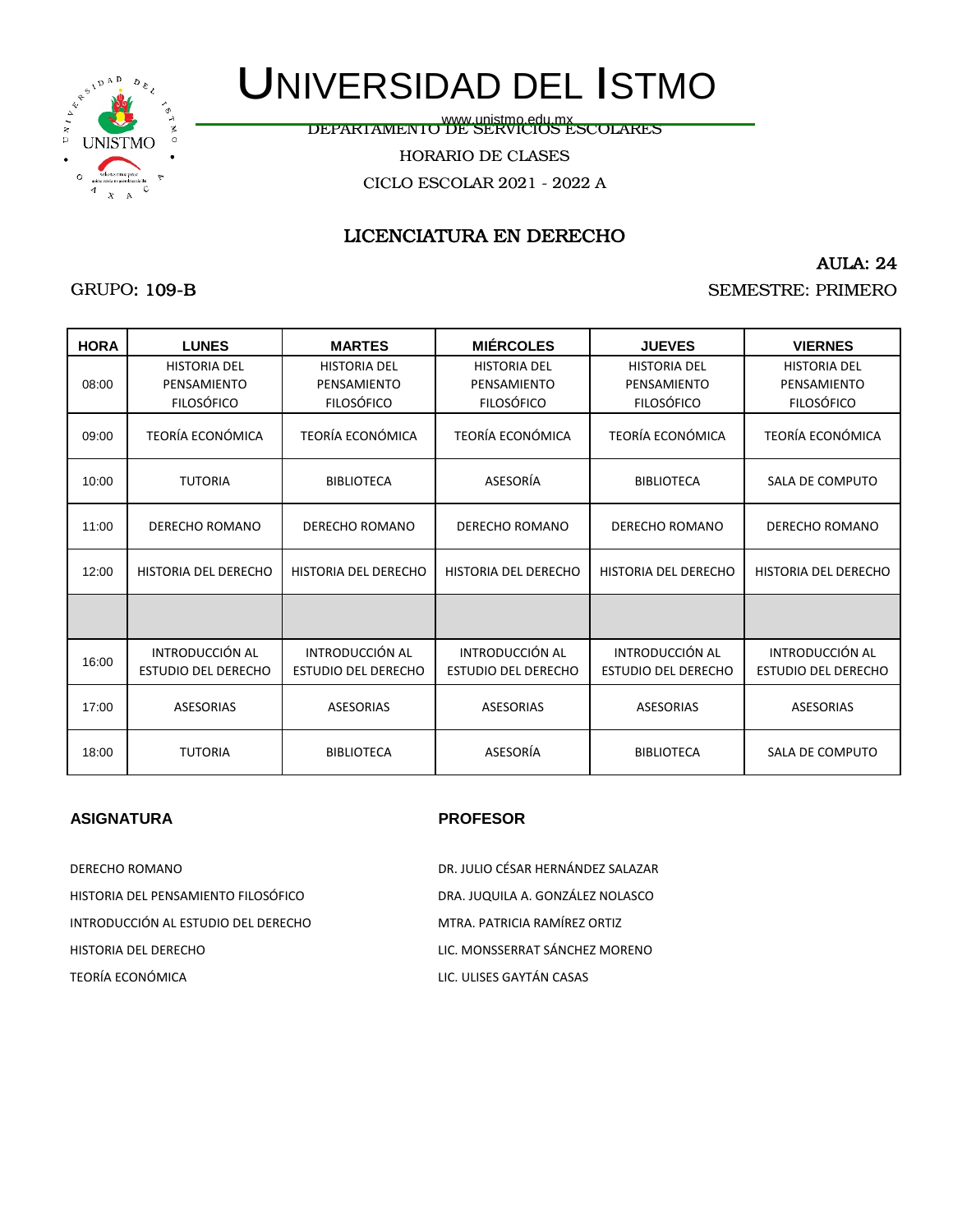

www.unistmo.edu.mx<br>DEPARTAMENTO DE SERVICIOS ESCOLARES

HORARIO DE CLASES

CICLO ESCOLAR 2021 - 2022 A

## LICENCIATURA EN DERECHO

#### AULA: 22

#### SEMESTRE: TERCERO

| <b>HORA</b> | <b>LUNES</b>                                | <b>MARTES</b>                               | <b>MIÉRCOLES</b>                            | <b>JUEVES</b>                              | <b>VIERNES</b>                              |
|-------------|---------------------------------------------|---------------------------------------------|---------------------------------------------|--------------------------------------------|---------------------------------------------|
| 08:00       | <b>TUTORIA</b>                              | <b>BIBLIOTECA</b>                           | ASESORÍA                                    | <b>BIBLIOTECA</b>                          | SALA DE COMPUTO                             |
| 09:00       | <b>DERECHO CIVIL II</b>                     | <b>DERECHO CIVIL II</b>                     | <b>DERECHO CIVIL II</b>                     | <b>DERECHO CIVIL II</b>                    | <b>DERECHO CIVIL II</b>                     |
| 10:00       | <b>TEORÍA GENERAL DEL</b><br><b>PROCESO</b> | <b>TEORÍA GENERAL DEL</b><br><b>PROCESO</b> | <b>TEORÍA GENERAL DEL</b><br><b>PROCESO</b> | TEORÍA GENERAL DEL<br><b>PROCESO</b>       | <b>TEORÍA GENERAL DEL</b><br><b>PROCESO</b> |
| 11:00       | <b>DERECHO</b><br><b>CONSTITUCIONAL II</b>  | <b>DERECHO</b><br><b>CONSTITUCIONAL II</b>  | <b>DERECHO</b><br><b>CONSTITUCIONAL II</b>  | <b>DERECHO</b><br><b>CONSTITUCIONAL II</b> | <b>DERECHO</b><br><b>CONSTITUCIONAL II</b>  |
| 12:00       | INGLÉS <sub>1</sub>                         | INGLÉS <sub>1</sub>                         | INGLÉS <sub>1</sub>                         | INGLÉS <sub>1</sub>                        | INGLÉS <sub>1</sub>                         |
|             |                                             |                                             |                                             |                                            |                                             |
| 16:00       | INGLÉS <sub>2</sub>                         | INGLÉS <sub>2</sub>                         | INGLÉS <sub>2</sub>                         | INGLÉS <sub>2</sub>                        | INGLÉS <sub>2</sub>                         |
| 17:00       | <b>DERECHO PENAL I</b>                      | <b>DERECHO PENAL I</b>                      | <b>DERECHO PENAL I</b>                      | <b>DERECHO PENAL I</b>                     | <b>DERECHO PENALI</b>                       |
| 18:00       | ÉTICA JURÍDICA                              | ÉTICA JURÍDICA                              | ÉTICA JURÍDICA                              | ÉTICA JURÍDICA                             | ÉTICA JURÍDICA                              |

#### **ASIGNATURA PROFESOR**

| <b>DERECHO CIVIL II</b>                          | MTRA. ERIKA FLORES TORRES         |
|--------------------------------------------------|-----------------------------------|
| ÉTICA JURÍDICA                                   | DR. JULIO CÉSAR HERNÁNDEZ SALAZAR |
| DERECHO CONSTITUCIONAL II (CONSTITUCIÓN FEDERAL) | DR. HERNÁN CASTILLO VILLALOBOS    |
| DERECHO PENAL I (PARTE GENERAL)                  | LIC. MONSSERRAT SÁNCHEZ MORENO    |
| TEORÍA GENERAL DEL PROCESO                       | MTRA. PATRICIA RAMÍREZ ORTIZ      |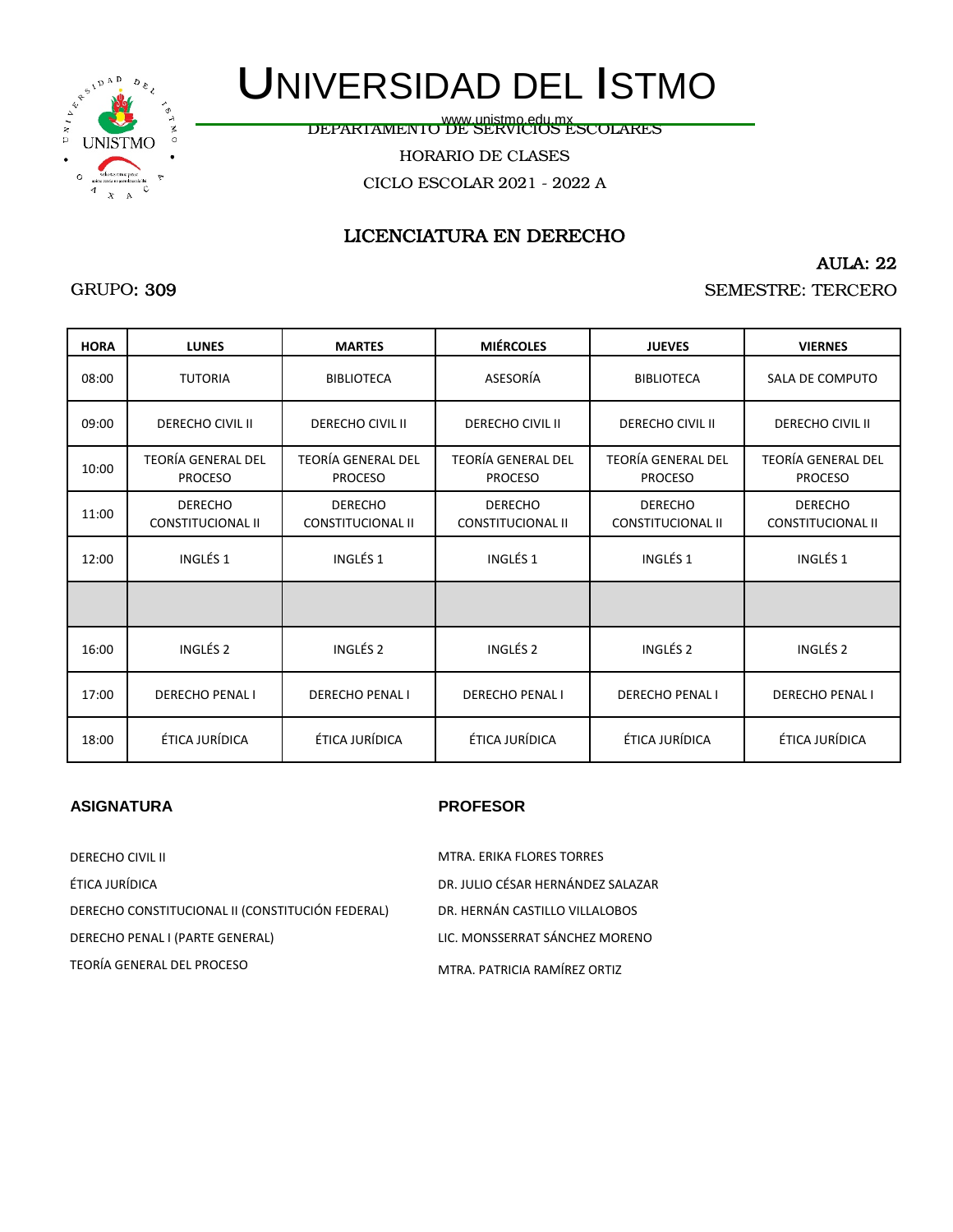

www.unistmo.edu.mx<br>DEPARTAMENTO DE SERVICIOS ESCOLARES

HORARIO DE CLASES

CICLO ESCOLAR 2021 - 2022 A

## LICENCIATURA EN DERECHO

### AULA: SALA PLANTA BAJA

SEMESTRE: QUINTO

| <b>HORA</b> | <b>LUNES</b>                              | <b>MARTES</b>                                                 | <b>MIÉRCOLES</b>                        | <b>JUEVES</b>                             | <b>VIERNES</b>                            |
|-------------|-------------------------------------------|---------------------------------------------------------------|-----------------------------------------|-------------------------------------------|-------------------------------------------|
| 08:00       | <b>DERECHO</b><br><b>ADMINISTRATIVO I</b> | <b>DERECHO</b><br><b>ADMINISTRATIVO I</b>                     | <b>DERECHO</b><br>ADMINISTRATIVO I      | <b>DERECHO</b><br><b>ADMINISTRATIVO I</b> | <b>DERECHO</b><br><b>ADMINISTRATIVO I</b> |
| 09:00       | <b>DERECHO PENAL III</b>                  | <b>DERECHO PENAL III</b>                                      | <b>DERECHO PENAL III</b>                | <b>DERECHO PENAL III</b>                  | <b>DERECHO PENAL III</b>                  |
| 10:00       | <b>TRABAJO</b>                            | DERECHO COLECTIVO DEL DERECHO COLECTIVO DEL<br><b>TRABAJO</b> | DERECHO COLECTIVO DEL<br><b>TRABAJO</b> | DERECHO COLECTIVO DEL<br><b>TRABAJO</b>   | DERECHO COLECTIVO DEL<br><b>TRABAJO</b>   |
| 11:00       | <b>TUTORIA</b>                            | <b>BIBLIOTECA</b>                                             | ASESORÍA                                | <b>BIBLIOTECA</b>                         | SALA DE COMPUTO                           |
| 12:00       | INGLES 1, 3                               | INGLES 1, 3                                                   | INGLES 1, 3                             | INGLES 1, 3                               | INGLES 1, 3                               |
|             |                                           |                                                               |                                         |                                           |                                           |
| 16:00       | <b>INGLES 2</b>                           | <b>INGLES 2</b>                                               | <b>INGLES 2</b>                         | <b>INGLES 2</b>                           | <b>INGLES 2</b>                           |
| 17:00       | ARGUMENTACIÓN<br><b>JURÍDICA</b>          | ARGUMENTACIÓN<br><b>JURÍDICA</b>                              | ARGUMENTACIÓN<br><b>JURÍDICA</b>        | ARGUMENTACIÓN<br><b>JURÍDICA</b>          | ARGUMENTACIÓN<br>JURÍDICA                 |
| 18:00       | DERECHO CIVIL IV                          | <b>DERECHO CIVIL IV</b>                                       | <b>DERECHO CIVIL IV</b>                 | <b>DERECHO CIVIL IV</b>                   | DERECHO CIVIL IV                          |

#### **ASIGNATURA PROFESOR**

| DERECHO PENAL III (DELITOS EN PARTICULAR Y DELITOS<br><b>FCDFCIALFCI</b> | LIC. MONSSERRAT SÁNCHEZ MORENO |
|--------------------------------------------------------------------------|--------------------------------|
| <b>DERECHO ADMINISTRATIVO I</b>                                          | DRA. LORENA HIGAREDA MAGAÑA    |
| ARGUMENTACIÓN JURÍDICA                                                   | DR. HERNÁN CASTILLO VILLALOBOS |
| DERECHO COLECTIVO DEL TRABAJO                                            | MTRA, ERIKA FLORES TORRES      |
| DERECHO CIVIL IV                                                         | LIC. MONSSERRAT SÁNCHEZ MORENO |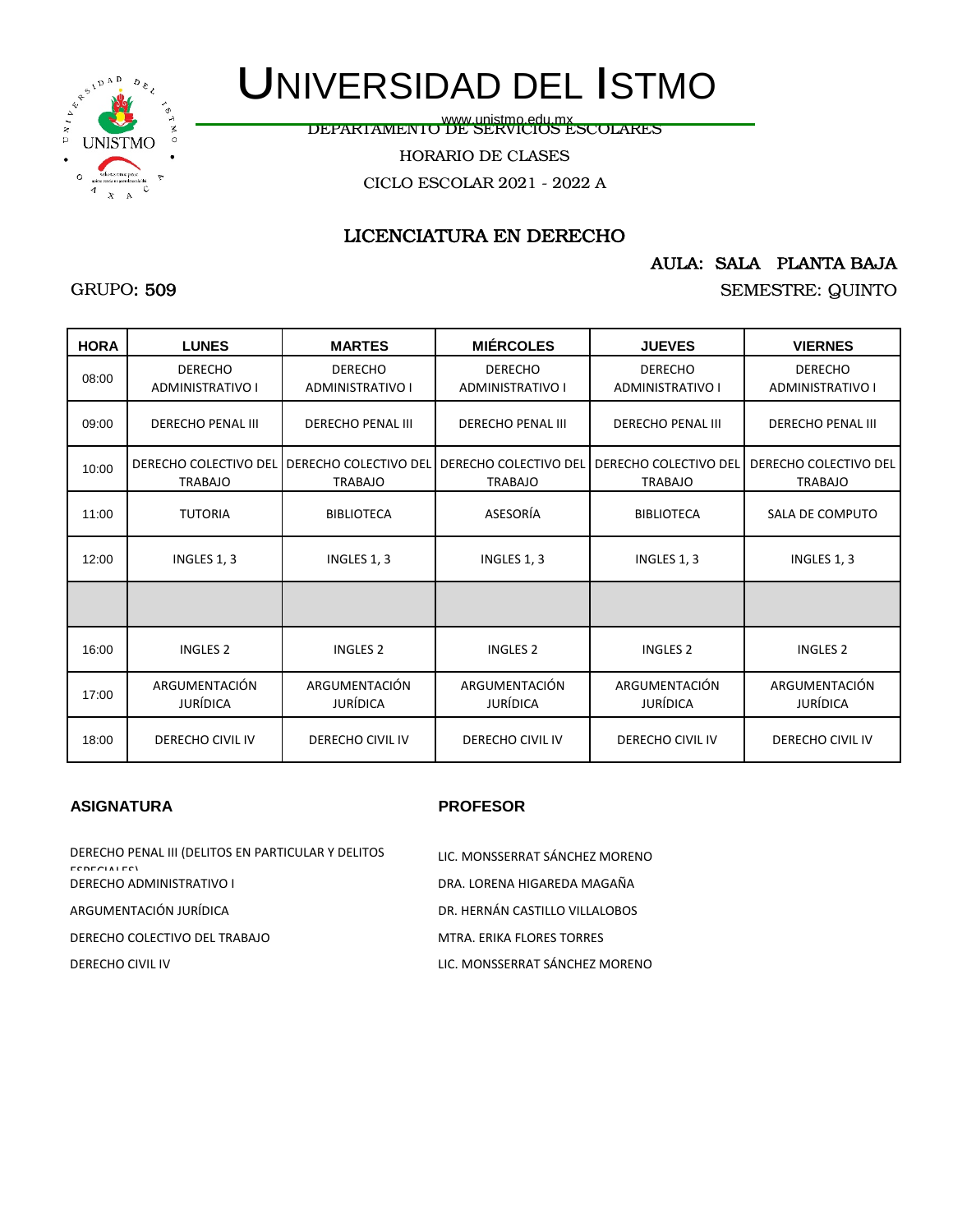

www.unistmo.edu.mx<br>DEPARTAMENTO DE SERVICIOS ESCOLARES

HORARIO DE CLASES

CICLO ESCOLAR 2021 - 2022 A

## LICENCIATURA EN DERECHO

### AULA: 20

SEMESTRE: SÉPTIMO

| <b>HORA</b> | <b>LUNES</b>                                  | <b>MARTES</b>                                                                           | <b>MIÉRCOLES</b>                              | <b>JUEVES</b>                                 | <b>VIERNES</b>                                |
|-------------|-----------------------------------------------|-----------------------------------------------------------------------------------------|-----------------------------------------------|-----------------------------------------------|-----------------------------------------------|
| 08:00       | <b>BIBLIOTECA</b>                             | ASESORÍA                                                                                | <b>BIBLIOTECA</b>                             | SALA DE COMPUTO                               | <b>TUTORIA</b>                                |
| 09:00       | <b>DERECHO ELECTORAL</b>                      | <b>DERECHO ELECTORAL</b>                                                                | <b>DERECHO ELECTORAL</b>                      | <b>DERECHO ELECTORAL</b>                      | <b>DERECHO ELECTORAL</b>                      |
| 10:00       | INGLÉS <sub>3</sub>                           | INGLÉS <sub>3</sub>                                                                     | INGLÉS <sub>3</sub>                           | INGLÉS <sub>3</sub>                           | INGLÉS <sub>3</sub>                           |
| 11:00       | <b>DERECHO MERCANTIL II</b>                   | <b>DERECHO MERCANTIL II</b>                                                             | <b>DERECHO MERCANTIL II</b>                   | <b>DERECHO MERCANTIL II</b>                   | <b>DERECHO MERCANTIL II</b>                   |
| 12:00       | DERECHO DE LA<br>PROPIEDAD INTELECTUAL        | DERECHO DE LA<br>PROPIEDAD INTELECTUAL                                                  | DERECHO DE LA<br>PROPIEDAD INTELECTUAL        | DERECHO DE LA<br>PROPIEDAD INTELECTUAL        | DERECHO DE LA<br>PROPIEDAD INTELECTUAL        |
|             |                                               |                                                                                         |                                               |                                               |                                               |
| 16:00       | <b>DERECHO PROCESAL DEL</b><br><b>TRABAJO</b> | <b>DERECHO PROCESAL DEL</b><br><b>TRABAJO</b>                                           | <b>DERECHO PROCESAL DEL</b><br><b>TRABAJO</b> | <b>DERECHO PROCESAL DEL</b><br><b>TRABAJO</b> | <b>DERECHO PROCESAL DEL</b><br><b>TRABAJO</b> |
| 17:00       | <b>DERECHO</b>                                | <b>DERECHO</b><br>INTERNACIONAL PÚBLICO I INTERNACIONAL PÚBLICO I INTERNACIONAL PÚBLICO | <b>DERECHO</b>                                | <b>DERECHO</b><br>INTERNACIONAL PÚBLICO       | <b>DERECHO INTERNACIONAL</b><br>PÚBLICO       |
| 18:00       | INGLÉS 5                                      | INGLÉS 5                                                                                | INGLÉS 5                                      | INGLÉS 5                                      | INGLÉS <sub>5</sub>                           |

#### **ASIGNATURA PROFESOR**

| DERECHO PROCESAL DEL TRABAJO        | MTRA, ERIKA FLORES TORRES         |
|-------------------------------------|-----------------------------------|
| DERECHO ELECTORAL                   | DR. HERNÁN CASTILLO VILLALOBOS    |
| DERECHO DE LA PROPIEDAD INTELECTUAL | DRA. LORENA HIGAREDA MAGAÑA       |
| DERECHO INTERNACIONAL PÚBLICO       | DR. JULIO CÉSAR HERNÁNDEZ SALAZAR |
| <b>DERECHO MERCANTIL II</b>         | MTRA. PATRICIA RAMÍREZ ORTIZ      |